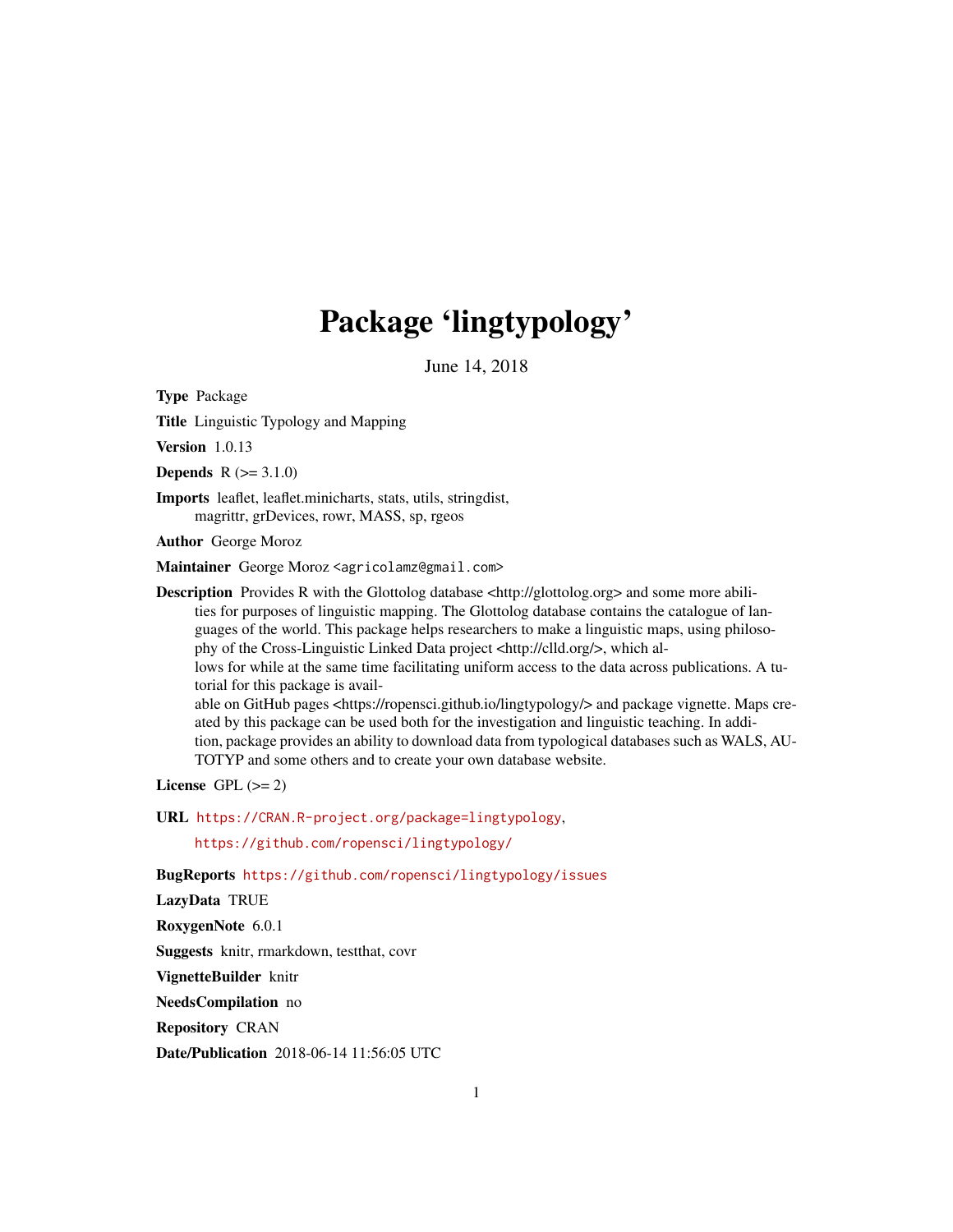33

## R topics documented:

| 3              |
|----------------|
| $\overline{3}$ |
| $\overline{4}$ |
| 5              |
| 5              |
| 6              |
| $\overline{7}$ |
| $\overline{7}$ |
| 8              |
| 9              |
| 9              |
| 10             |
| 10             |
| 11             |
| 13             |
| 13             |
| 14             |
| 14             |
| 15             |
| 16             |
| 16             |
| 17             |
| 18             |
| 19             |
| 19             |
| 20             |
| 21             |
| 26             |
| 26             |
| 27             |
| 28             |
| 28             |
| 29             |
| 29             |
| 30             |
| 31             |
| 31             |
|                |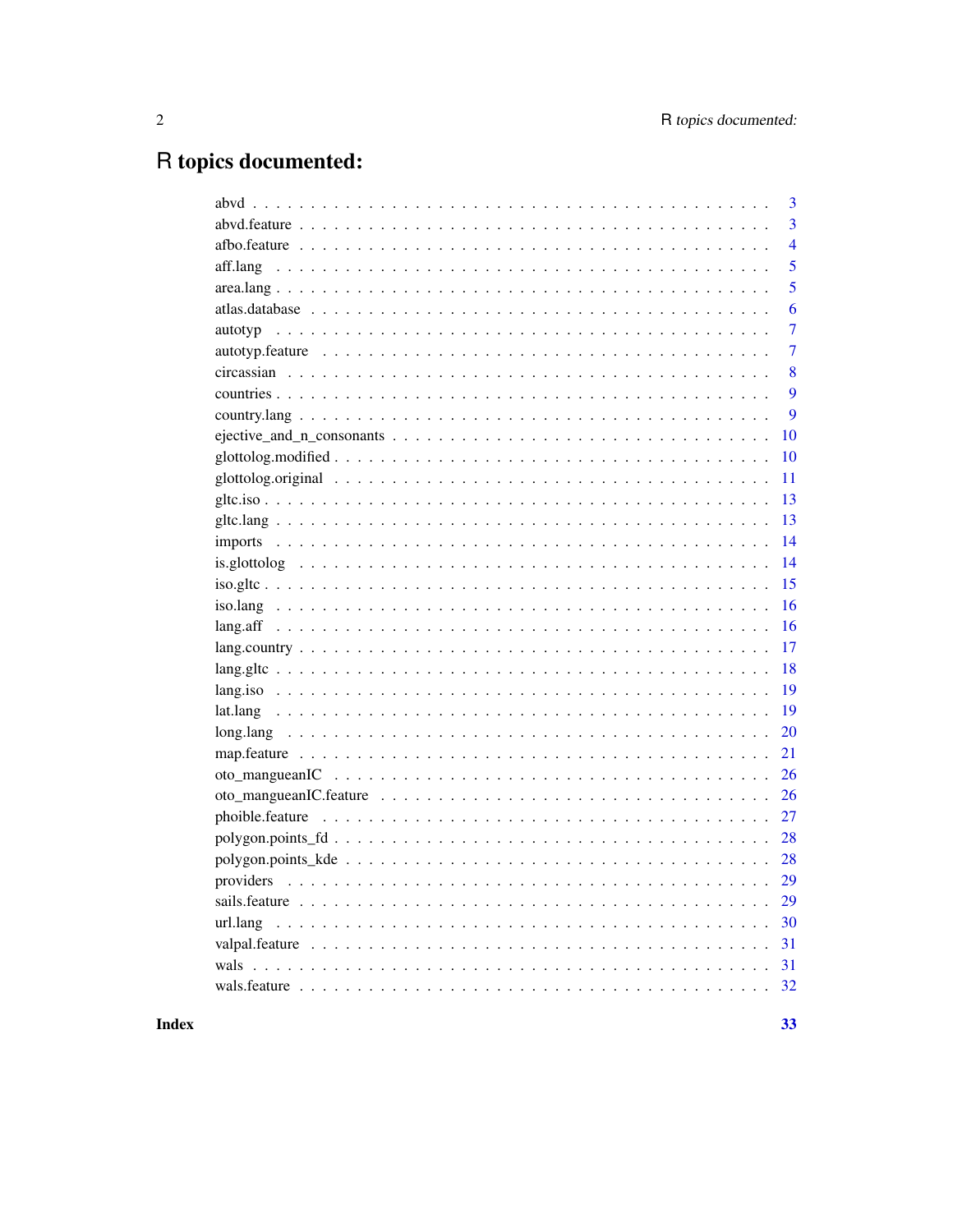<span id="page-2-0"></span>

Language identifiers from ABVD (<https://abvd.shh.mpg.de/austronesian/>). This dataset is created for abvd. feature function.

#### Usage

abvd

#### Format

A data frame with 1468 rows and 2 variables:

id language identifier

glottocode Glottocode

<span id="page-2-1"></span>abvd.feature *Download ABVD data*

#### Description

This function downloads data from ABVD (https://abvd.shh.mpg.de/austronesian/) and changes language names to the names from lingtypology database. You need the internet connection.

#### Usage

abvd.feature(feature, glottolog.source = "modified")

#### **Arguments**

feature A character vector that define a language id from ABVD (e. g. "1", "292").

glottolog.source

A character vector that define which glottolog database is used: 'original' or 'modified' (by default)

#### Author(s)

George Moroz <agricolamz@gmail.com>

#### See Also

[afbo.feature](#page-3-1), [autotyp.feature](#page-6-1), [oto\\_mangueanIC.feature](#page-25-1), [phoible.feature](#page-26-1), [sails.feature](#page-28-1), [valpal.feature](#page-30-1), [wals.feature](#page-31-1)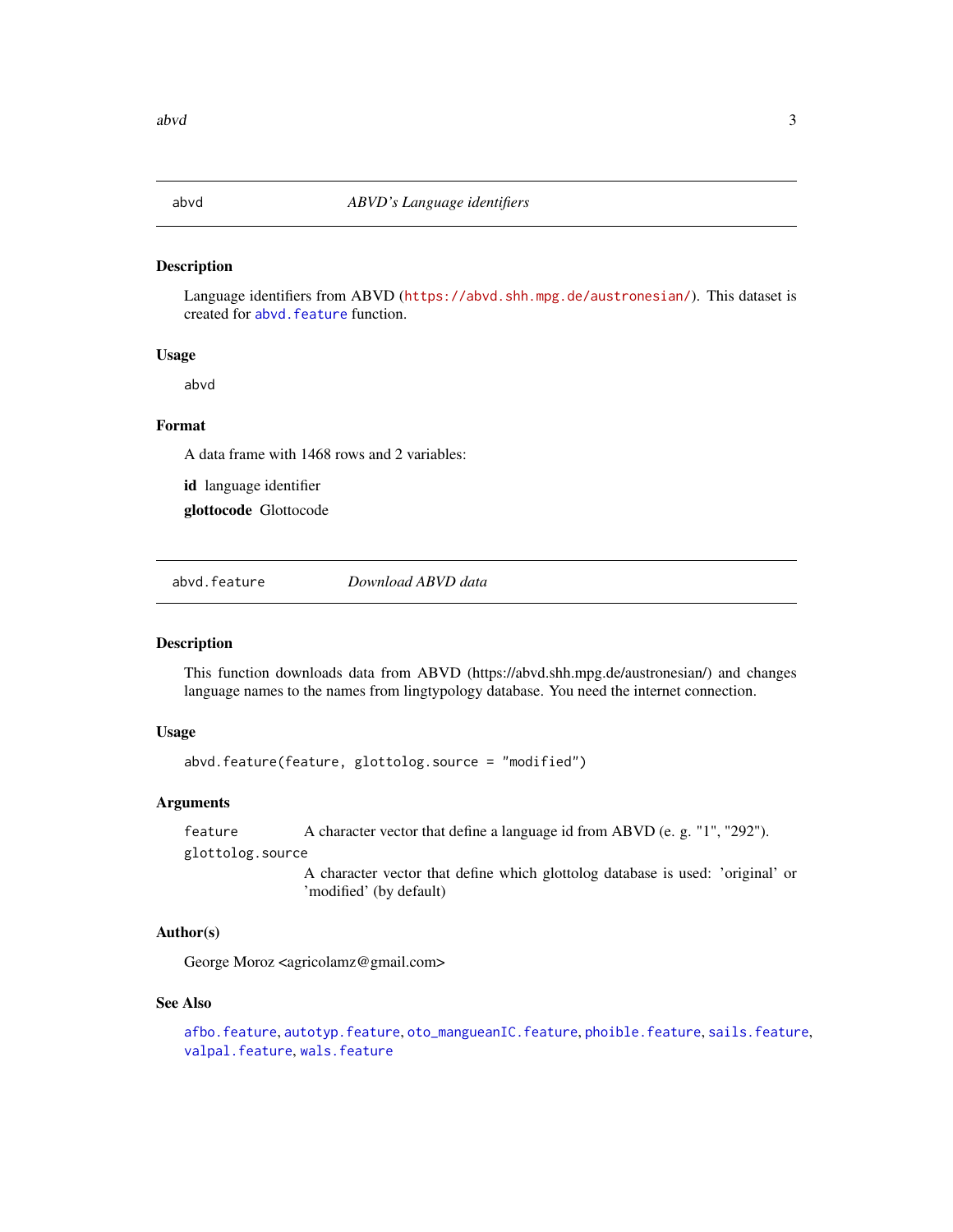#### Examples

```
# abvd.feature(c(292, 7))
```
<span id="page-3-1"></span>afbo.feature *Download AfBo data*

#### Description

This function downloads data from AfBo (http://afbo.info) and changes language names to the names from lingtypology database. You need the internet connection.

#### Usage

```
afbo.feature(features = "all", na.rm = TRUE,
 glottolog.source = "modified")
```
#### Arguments

| features         | A character vector that define with an affix functions from AfBo (e. g. "all",<br>"adjectivizer", "focus").    |
|------------------|----------------------------------------------------------------------------------------------------------------|
| na.rm            | Logical. If TRUE function removes all languages not available in lingtypology<br>database. By default is TRUE. |
| glottolog.source |                                                                                                                |
|                  | A character vector that define which glottolog database is used: 'original' or<br>'modified' (by default)      |

#### Author(s)

George Moroz <agricolamz@gmail.com>

#### See Also

[abvd.feature](#page-2-1), [autotyp.feature](#page-6-1), [oto\\_mangueanIC.feature](#page-25-1), [phoible.feature](#page-26-1), [sails.feature](#page-28-1), [valpal.feature](#page-30-1), [wals.feature](#page-31-1)

#### Examples

```
# afbo.feature()
# afbo.feature(c("adjectivizer", "adverbializer"))
```
<span id="page-3-0"></span>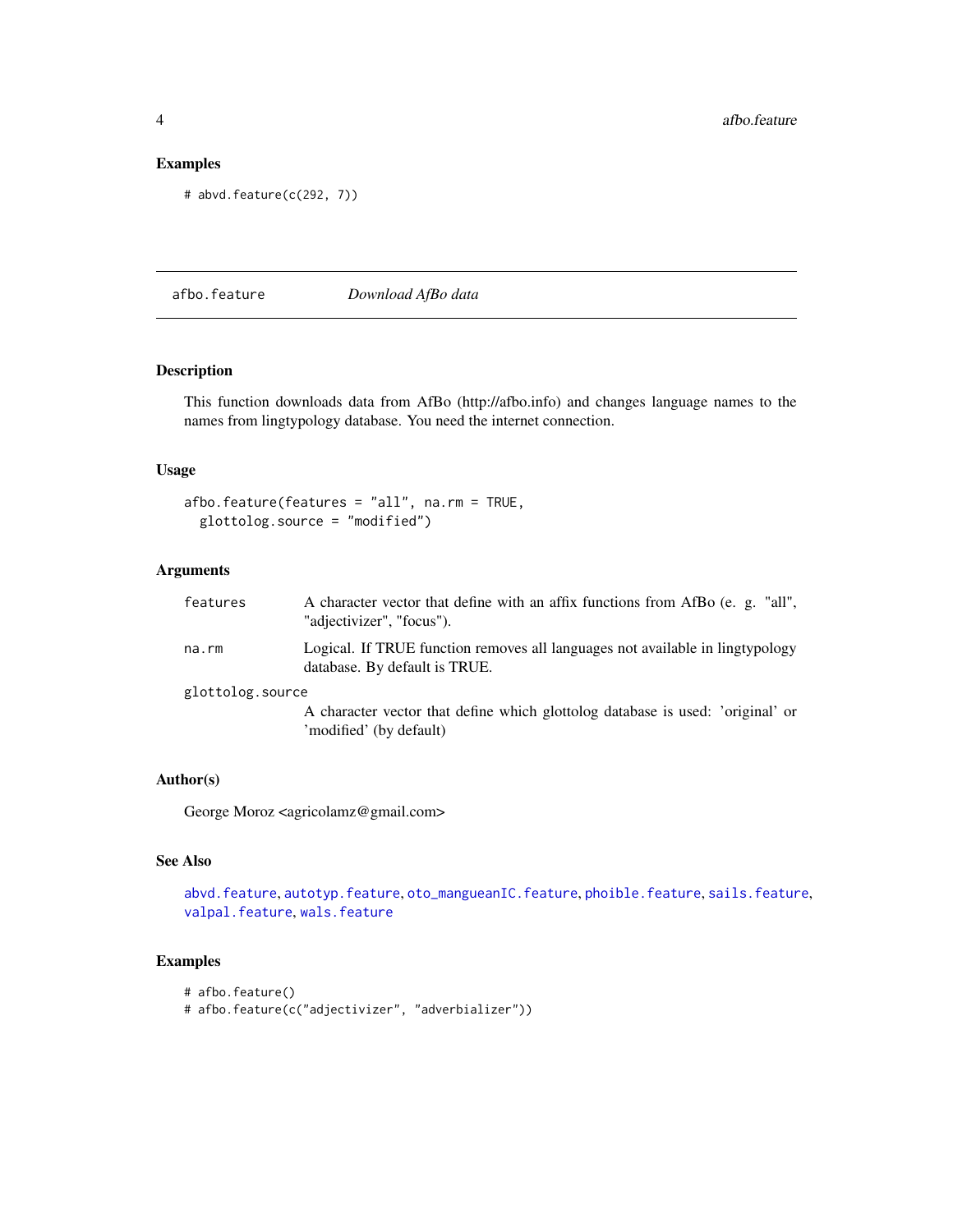<span id="page-4-2"></span><span id="page-4-0"></span>

Takes any vector of languages and return affiliation.

#### Usage

```
aff.lang(x, glottolog.source = "modified")
```
#### Arguments

x A character vector of the languages (can be written in lower case)

glottolog.source

A character vector that define which glottolog database is used: 'original' or 'modified' (by default)

#### Author(s)

George Moroz <agricolamz@gmail.com>

#### See Also

[area.lang](#page-4-1), [country.lang](#page-8-1), [iso.lang](#page-15-1), [lat.lang](#page-18-1), [long.lang](#page-19-1)

#### Examples

```
aff.lang('Korean')
aff.lang(c('Korean', 'Polish'))
```
<span id="page-4-1"></span>area.lang *Get macro area by language*

#### Description

Takes any vector of languages and return macro area.

#### Usage

area.lang(x, glottolog.source = "modified")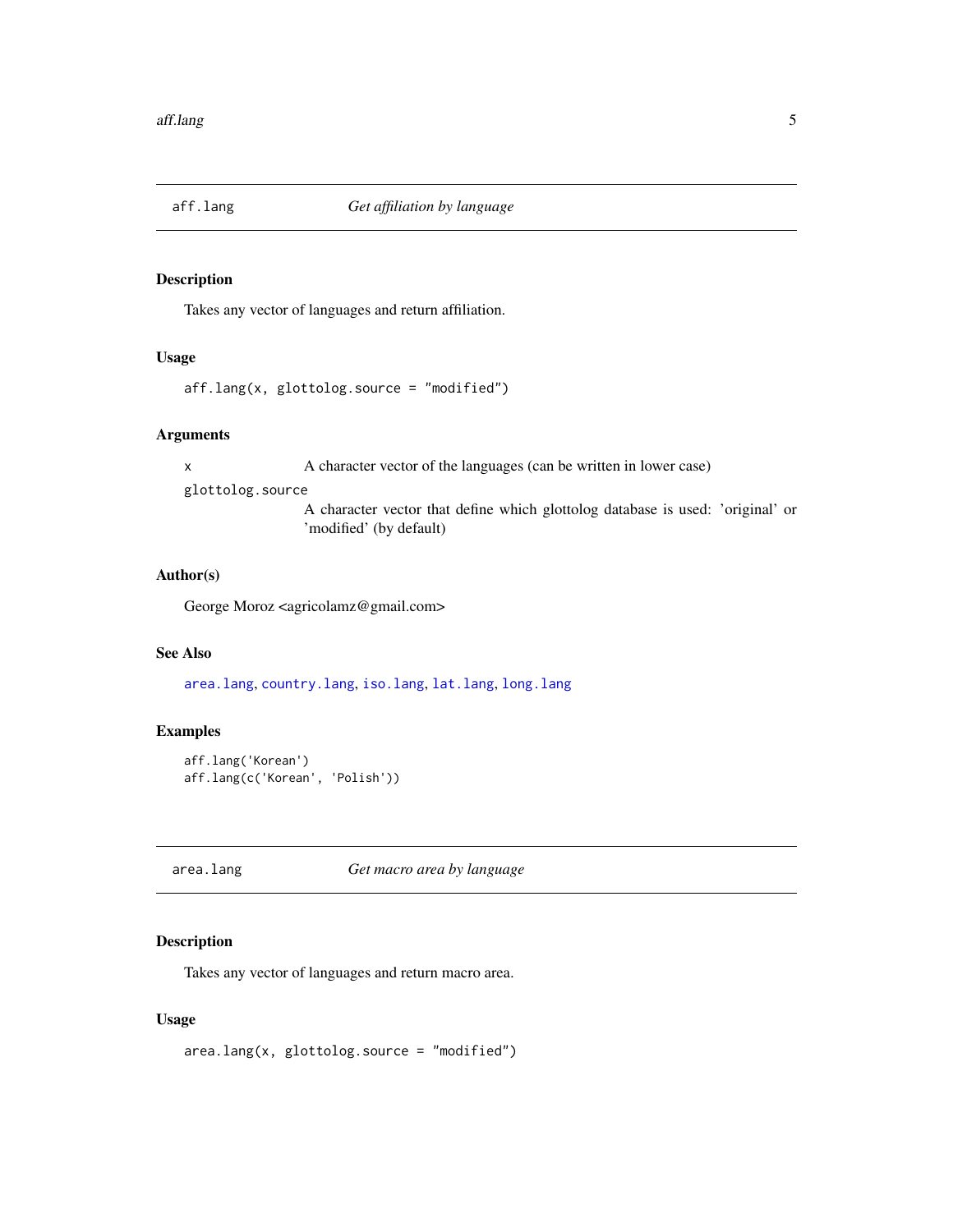#### <span id="page-5-0"></span>Arguments

x character vector of the languages (can be written in lower case)

glottolog.source

A character vector that define which glottolog database is used: 'original' or 'modified' (by default)

#### Author(s)

George Moroz <agricolamz@gmail.com>

#### See Also

[aff.lang](#page-4-2), [country.lang](#page-8-1), [iso.lang](#page-15-1), [lat.lang](#page-18-1), [long.lang](#page-19-1)

#### Examples

area.lang('Adyghe') area.lang(c('Adyghe', 'Aduge'))

atlas.database *Create an atlas*

#### Description

This function creates an rmarkdown based atlas from data provided by users. This function creates the template, after it should be rendered by rmarkdown package. The DT package is required during the rendering.

#### Usage

```
atlas.database(languages, latitude, longitude, features, atlas_name = "",
  author = "")
```
#### Arguments

| languages  | character vector of languages (can be written in lower case) |
|------------|--------------------------------------------------------------|
| latitude   | numeric vector of latitudes (optional)                       |
| longitude  | numeric vector of longitudes (optional)                      |
| features   | dataframe where each column is a feature set                 |
| atlas_name | string with an atlas name                                    |
| author     | string with the authors list                                 |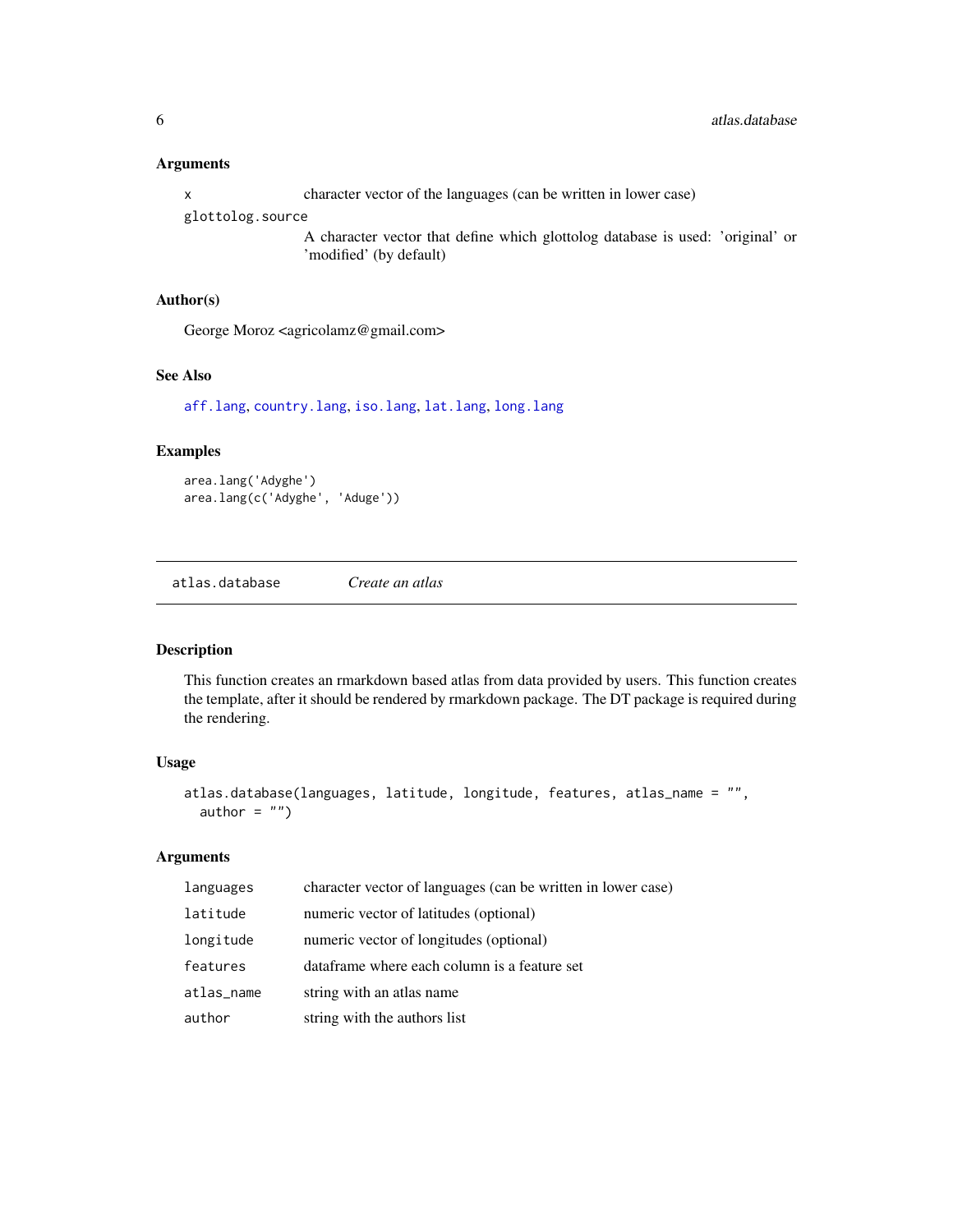<span id="page-6-0"></span>

Language identifiers from AUTOTYP v. 0.1.0 (<https://github.com/autotyp/autotyp-data>). This dataset is created for [autotyp.feature](#page-6-1) function.

#### Usage

autotyp

#### Format

An object of class data. frame with 2950 rows and 2 columns.

#### Details

#' @format A data frame with 2950 rows and 2 variables:

LID language identifier

Glottocode Glottocode

<span id="page-6-1"></span>autotyp.feature *Download AUTOTYP data*

#### Description

This function downloads data from AUTOTYP (https://github.com/autotyp/autotyp-data#the-autotypdatabase) and changes language names to the names from lingtypology database. You need the internet connection.

#### Usage

```
autotyp.feature(features, na.rm = TRUE, glottolog.source = "modified")
```
#### Arguments

| features         | A character vector that define with a feature names from AUTOTYP.                                              |
|------------------|----------------------------------------------------------------------------------------------------------------|
| na.rm            | Logical. If TRUE function removes all languages not available in lingtypology<br>database. By default is TRUE. |
| glottolog.source |                                                                                                                |
|                  | A character vector that define which glottolog database is used: 'original' or<br>'modified' (by default)      |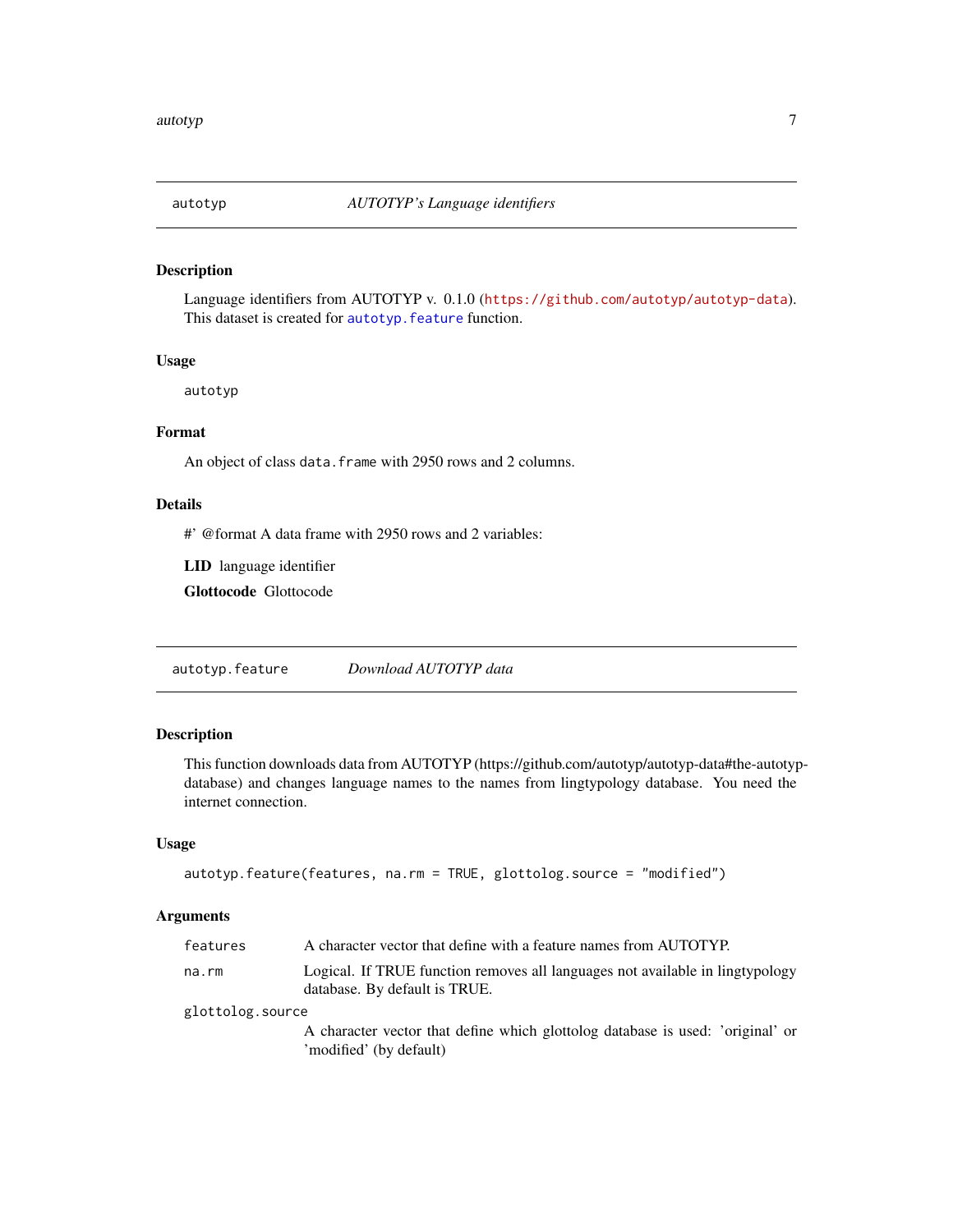#### <span id="page-7-0"></span>Author(s)

George Moroz <agricolamz@gmail.com>

#### See Also

[abvd.feature](#page-2-1), [afbo.feature](#page-3-1), [oto\\_mangueanIC.feature](#page-25-1), [phoible.feature](#page-26-1), [sails.feature](#page-28-1), [valpal.feature](#page-30-1), [wals.feature](#page-31-1)

#### Examples

# autotyp.feature(c('Gender', 'Numeral classifiers'))

circassian *Circassian villages in Russia*

#### Description

A dataset containes the list of the Circassian villages in Russia with genealogical affiliation, coordinates and district names. Most data collected during the fieldworks (2011–2018).

#### Usage

circassian

#### Format

A data frame with 158 rows and 6 variables:

longitude longitude

latitude latitude

village name of the village

district names of the subjects of the Russian Federation: kbr — Kabardino–Balkar Republic, kch — Karachay–Cherkess Republic, kk — Krasnodar Krai, ra — Republic of Adygea, stv — Stavropol Krai

dialect names of the Circassian dialects

language according standard Circassian devision there are Adyghe and Kabardian languages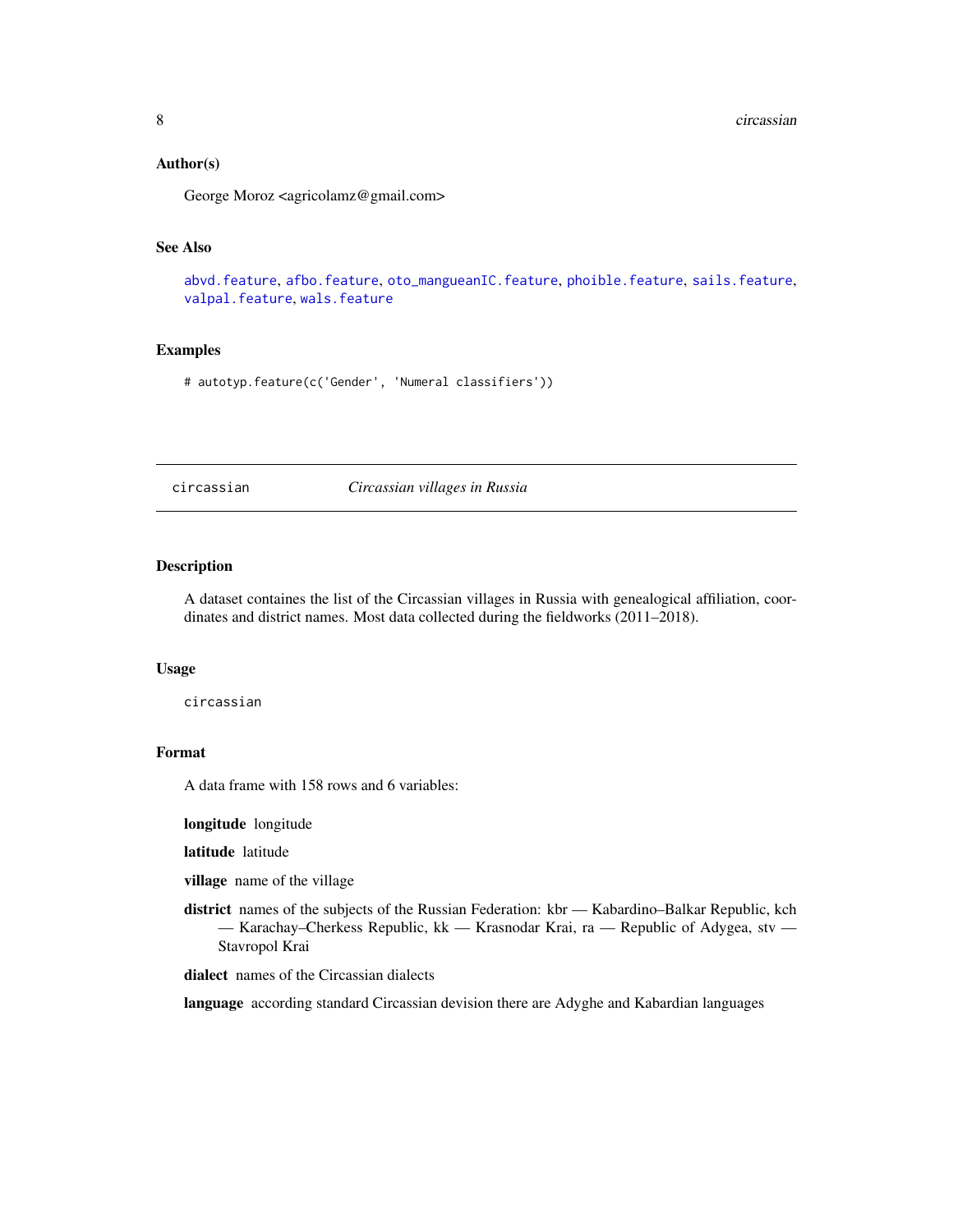<span id="page-8-0"></span>

Catalogue of countries names.

#### Usage

countries

#### Format

A data frame with 86 rows and 3 variables:

common common name

official official name

abbreviation abreviated name

official\_languages official languages from the given country

<span id="page-8-1"></span>country.lang *Get country by language*

#### Description

Takes any vector of languages and return affiliation.

#### Usage

country.lang(x, intersection = FALSE, glottolog.source = "modified")

#### Arguments

| x                | character vector of the languages (can be written in lower case)                                           |  |
|------------------|------------------------------------------------------------------------------------------------------------|--|
| intersection     | logical. If TRUE, function reterns vector of countries, where all languages from<br>x argument are spoken. |  |
| glottolog.source |                                                                                                            |  |
|                  | A character vector that define which glottolog database is used: 'original' or<br>'modified' (by default)  |  |

#### Author(s)

George Moroz <agricolamz@gmail.com>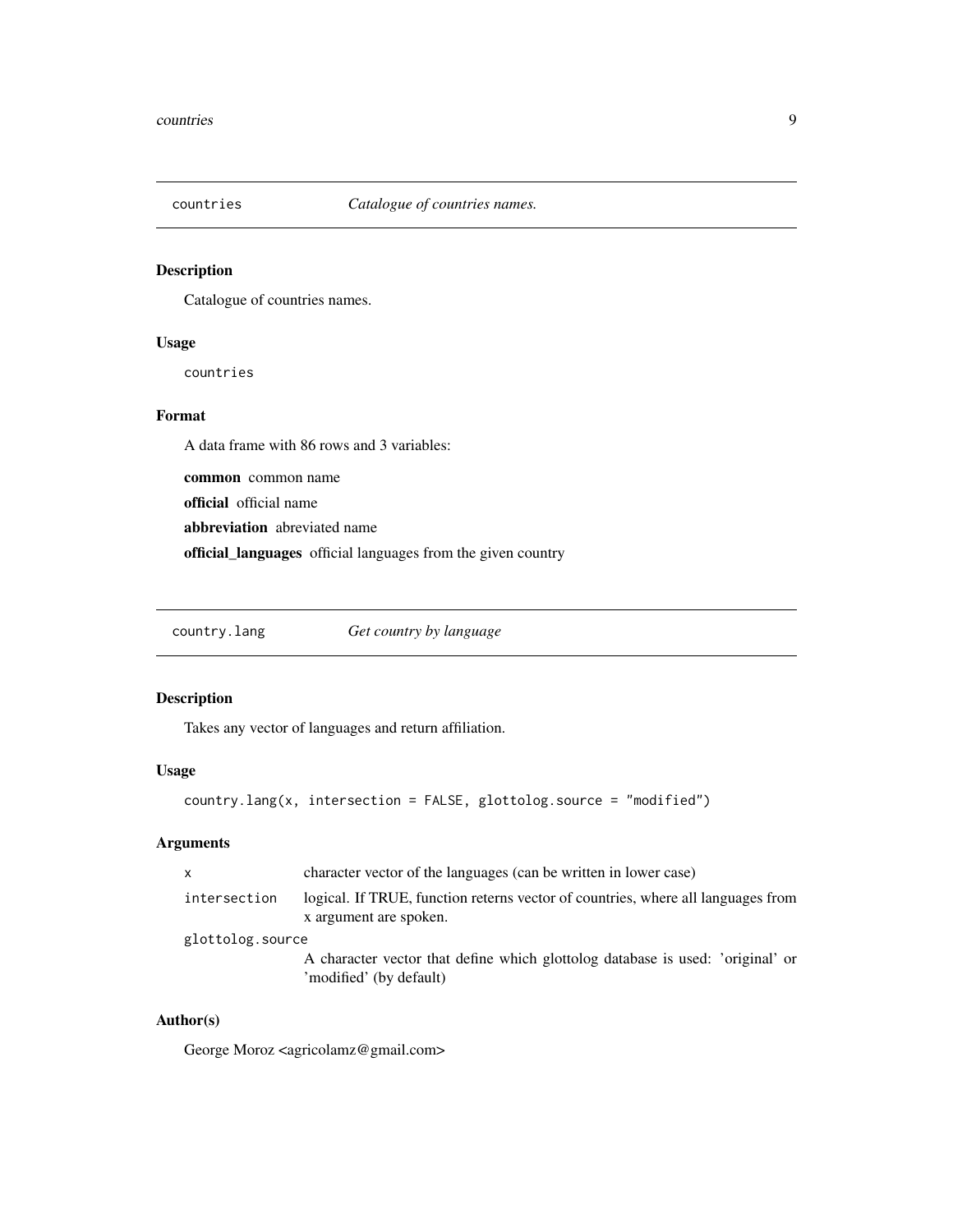#### See Also

[aff.lang](#page-4-2), [area.lang](#page-4-1), [iso.lang](#page-15-1), [lat.lang](#page-18-1), [long.lang](#page-19-1)

#### Examples

```
country.lang('Udi')
country.lang(c('Udi', 'Laz'))
country.lang(c('Udi', 'Laz'), intersection = TRUE)
```
ejective\_and\_n\_consonants

*Number of consonants and presence of ejectives*

#### Description

Number of consonants and presence of ejectives

#### Usage

ejective\_and\_n\_consonants

#### Format

A data frame with 19 rows and 4 variables:

language language name

consonants number of consonants. Based on UPSID database.

vowels number of vowels. Based on UPSID database.

ejectives presence of ejective sounds

glottolog.modified *Catalogue of languages of the world*

#### Description

A dataset containes the modified catalogue of languages of the world involving genealogical affiliation, macro-area, country, iso code, and coordinates.

#### Usage

glottolog.modified

<span id="page-9-0"></span>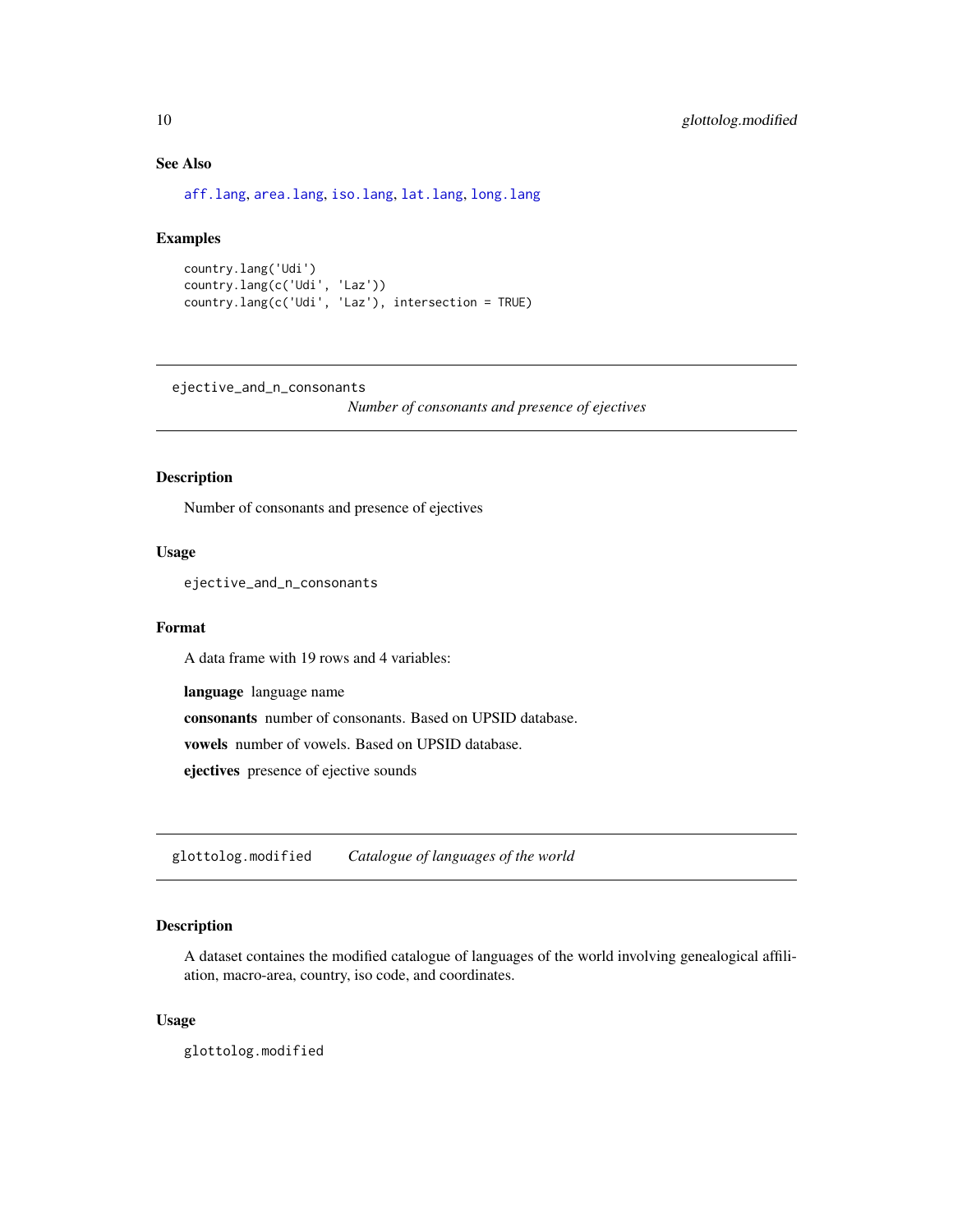#### <span id="page-10-0"></span>Format

A data frame with 8566 rows and 7 variables:

language name of the language

iso code based on ISO 639–3 <http://www-01.sil.org/iso639-3/>

glottocode languoid code from Glottolog 2.7

longitude longitude

latitude latitude

affiliation genealogical affiliation

area have six values Africa, Australia, Eurasia, North America, Papunesia, South America

alternate names alternative language names

affiliation-HH some additional source for affiliation

country list of countries, where the language is spoken

dialects dialects of language

language status language status. In glottolog.modified comments are removed. In glottolog.original they are reserved. Have 14 categories: 1 (Natioanl); 2 (Provincial); 3 (Wider communication); 4 (Educational); 5 (Developing); 6a (Vigorous); 6b (Threatened); 7 (Shifting); 8a (Moribund); 8b (Nearly extinct); 8b (Reintroduced); 9 (Dormant); 9 (Second language only); 10 (Extinct)

language use language use

location location

population numeric pure population info

typology some information form WALS

writing information about writing system

#### Details

Glottolog 2.7. Hammarstrom, Harald & Forkel, Robert & Haspelmath, Martin & Bank, Sebastian. 2016. Max Planck Institute for the Science of Human History. Accessed on 2016-06-15.

glottolog.original *Catalogue of languages of the world*

#### Description

A dataset containes the original catalogue of languages of the world involving genealogical affiliation, macro-area, country, iso code, and coordinates.

#### Usage

glottolog.original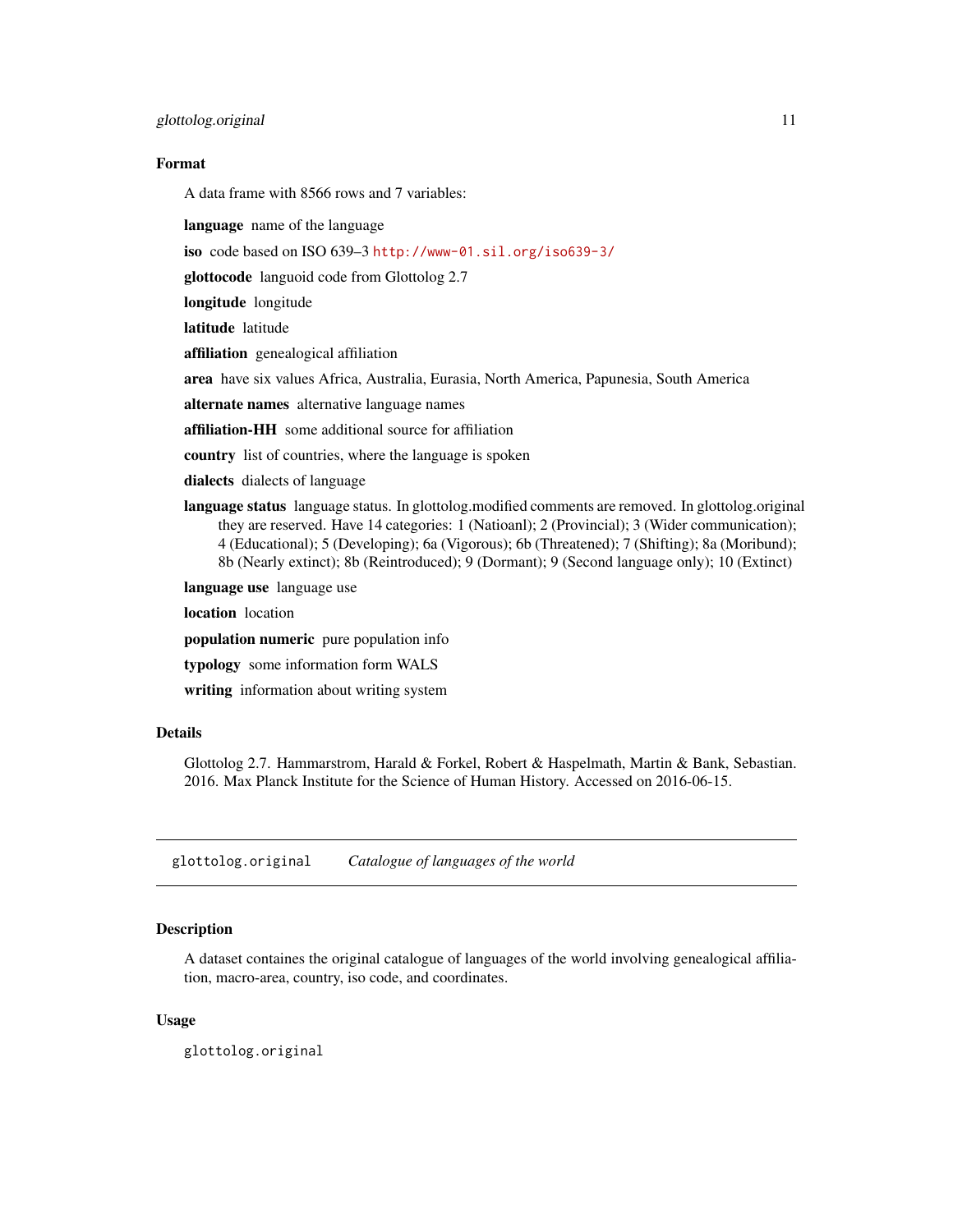A data frame with 8566 rows and 7 variables:

language name of the language

iso code based on ISO 639–3 <http://www-01.sil.org/iso639-3/>

glottocode languoid code from Glottolog 2.7

longitude longitude

latitude latitude

affiliation genealogical affiliation

area have six values Africa, Australia, Eurasia, North America, Papunesia, South America

alternate names alternative language names

affiliation-HH some additional source for affiliation

country list of countries, where the language is spoken

dialects dialects of language

language status language status. In glottolog.modified comments are removed. In glottolog.original they are reserved. Have 14 categories: 1 (Natioanl); 2 (Provincial); 3 (Wider communication); 4 (Educational); 5 (Developing); 6a (Vigorous); 6b (Threatened); 7 (Shifting); 8a (Moribund); 8b (Nearly extinct); 8b (Reintroduced); 9 (Dormant); 9 (Second language only); 10 (Extinct)

language use language use

location location

population numeric pure population info

typology some information form WALS

writing information about writing system

#### Details

Glottolog 2.7. Hammarstrom, Harald & Forkel, Robert & Haspelmath, Martin & Bank, Sebastian. 2016. Max Planck Institute for the Science of Human History. Accessed on 2016-06-15.

#### Source

<http://glottolog.org/>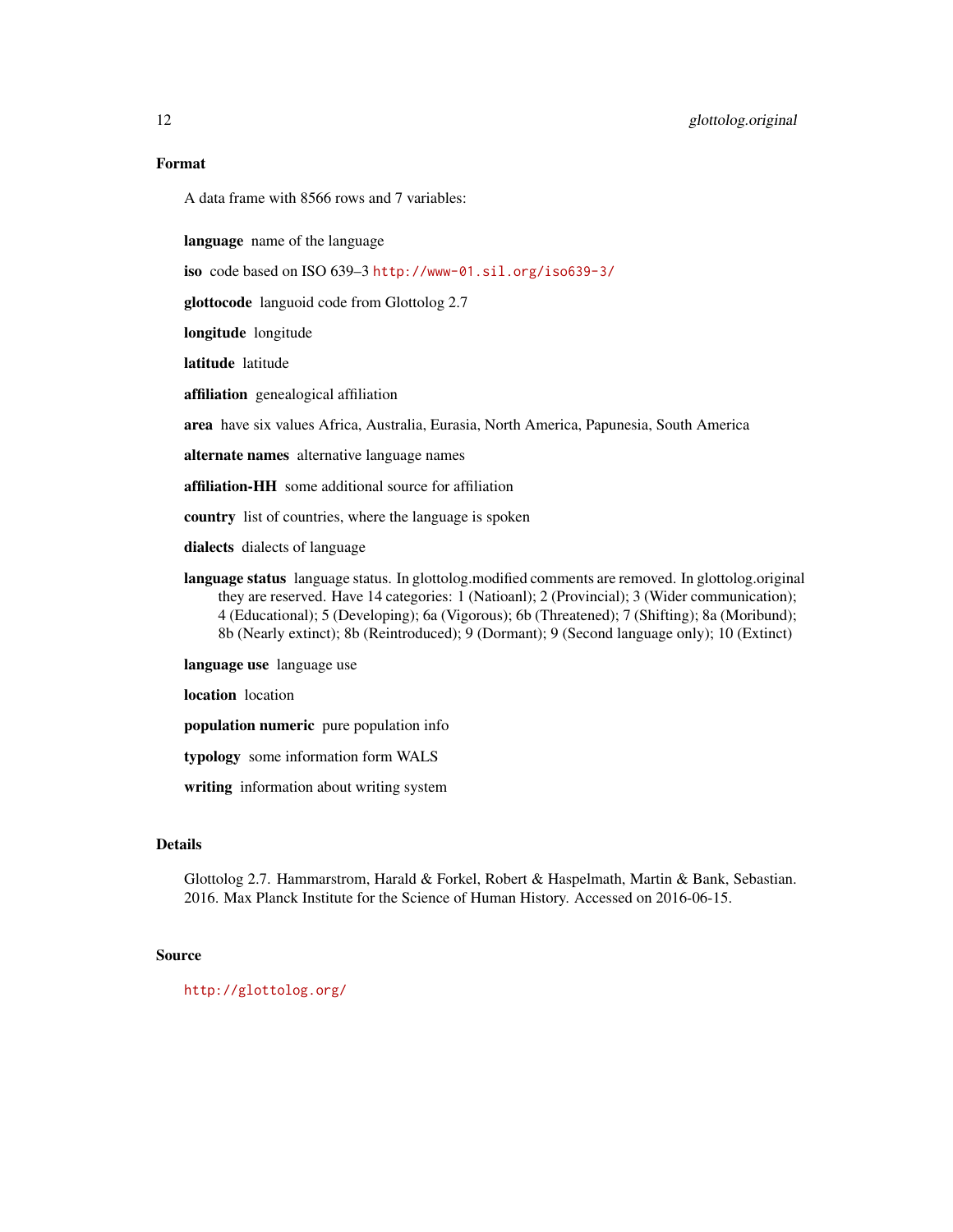<span id="page-12-0"></span>

Takes any vector of ISO 639–3 codes and returns Glottocodes.

#### Usage

gltc.iso(x, glottolog.source = "modified")

#### Arguments

x A character vector of the Glottocodes. glottolog.source A character vector that define which glottolog database is used: 'original' or 'modified' (by default)

#### Author(s)

George Moroz <agricolamz@gmail.com>

#### See Also

[aff.lang](#page-4-2), [area.lang](#page-4-1), [country.lang](#page-8-1), [lat.lang](#page-18-1), [long.lang](#page-19-1)

#### Examples

```
gltc.iso('ady')
gltc.iso(c('ady', 'rus'))
```
gltc.lang *Get Glottocode by language*

#### Description

Takes any vector of languages and returns Glottocode.

#### Usage

gltc.lang(x, glottolog.source = "modified")

#### Arguments

x A character vector of the languages (can be written in lower case) glottolog.source

> A character vector that define which glottolog database is used: 'original' or 'modified' (by default)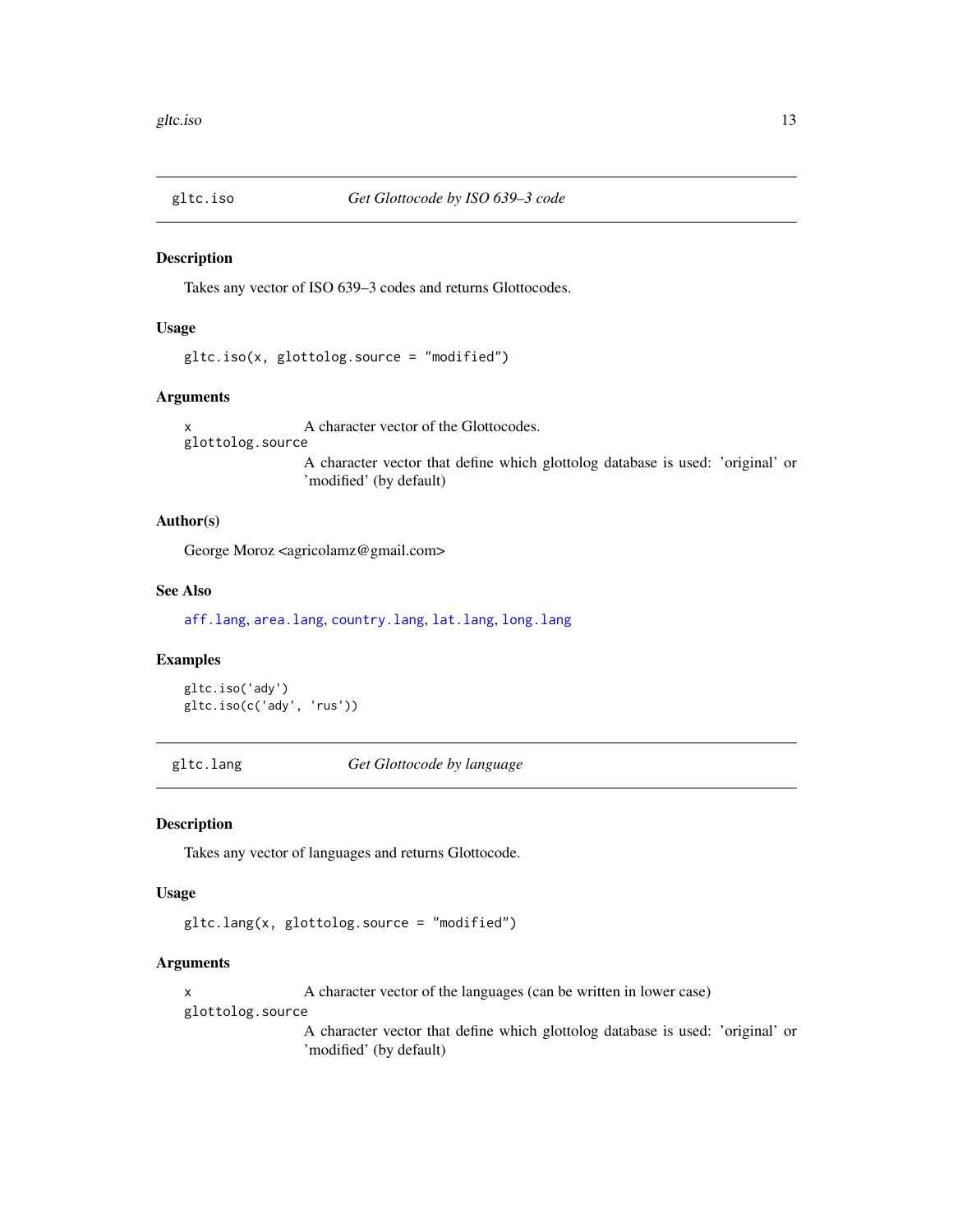#### Author(s)

George Moroz <agricolamz@gmail.com>

#### See Also

[aff.lang](#page-4-2), [area.lang](#page-4-1), [country.lang](#page-8-1), [lat.lang](#page-18-1), [long.lang](#page-19-1)

#### Examples

```
gltc.lang('Adyghe')
gltc.lang(c('Adyghe', 'Udi'))
```
imports *Objects imported from other packages*

#### <span id="page-13-1"></span>Description

These objects are imported from other packages. Follow the links to their documentation.

magrittr [%>%](#page-13-1)

is.glottolog *Are these languages in glottolog?*

#### Description

Takes any vector of languages or ISO codes and return a logical vector.

#### Usage

```
is.glottolog(x, response = FALSE, glottolog.source = "modified")
```
#### Arguments

| x                | A character vector of languages (can be written in lower case) or ISO codes                               |
|------------------|-----------------------------------------------------------------------------------------------------------|
| response         | logical. If TRUE, when language is absent, return warnings with a possible<br>candidates.                 |
| glottolog.source |                                                                                                           |
|                  | A character vector that define which glottolog database is used: 'original' or<br>'modified' (by default) |

#### Author(s)

George Moroz <agricolamz@gmail.com>

<span id="page-13-0"></span>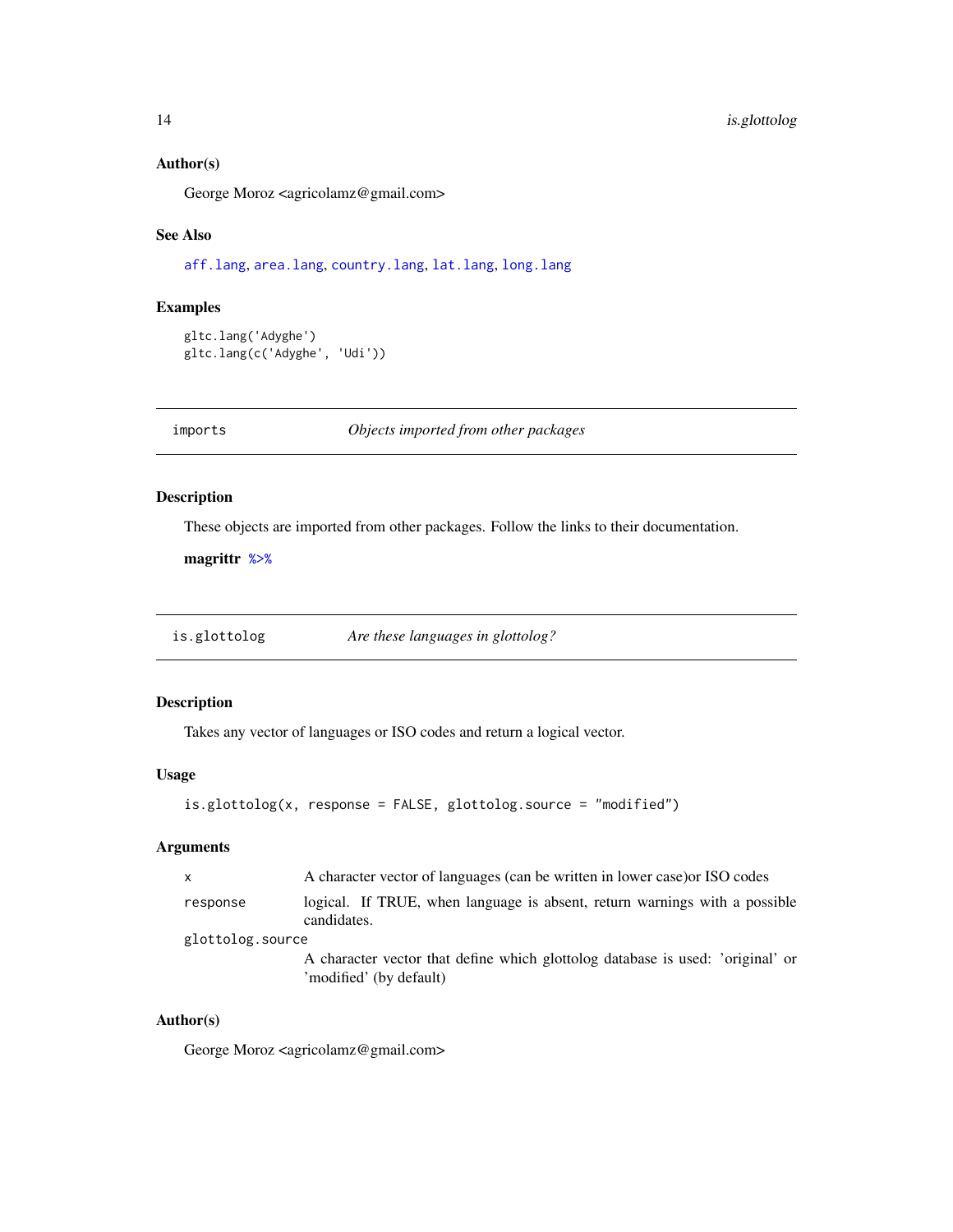#### <span id="page-14-0"></span>iso.gltc 15

#### Examples

```
is.glottolog(c('Adyghe', 'Russian'))
is.glottolog('Buyaka')
# Add warning message with sugestions
is.glottolog(c('Adygey', 'Russian'), response = TRUE)
# > FALSE TRUE
# Warning message:
# In is.glottolog(c('Adyge', 'Russian'), response = TRUE) :
# Language Adyge is absent in our version of the Glottolog database. Did you mean Aduge, Adyghe?
```
#### iso.gltc *Get ISO 639–3 code by Glottocode*

#### Description

Takes any vector of Glotocodes and returns ISO code.

#### Usage

```
iso.gltc(x, glottolog.source = "modified")
```
#### Arguments

x A character vector of Glottocodes.

glottolog.source

A character vector that define which glottolog database is used: 'original' or 'modified' (by default)

#### Author(s)

George Moroz <agricolamz@gmail.com>

#### See Also

[aff.lang](#page-4-2), [area.lang](#page-4-1), [country.lang](#page-8-1), [lat.lang](#page-18-1), [long.lang](#page-19-1)

#### Examples

```
iso.gltc('adyg1241')
iso.gltc(c('adyg1241', 'udii1243'))
```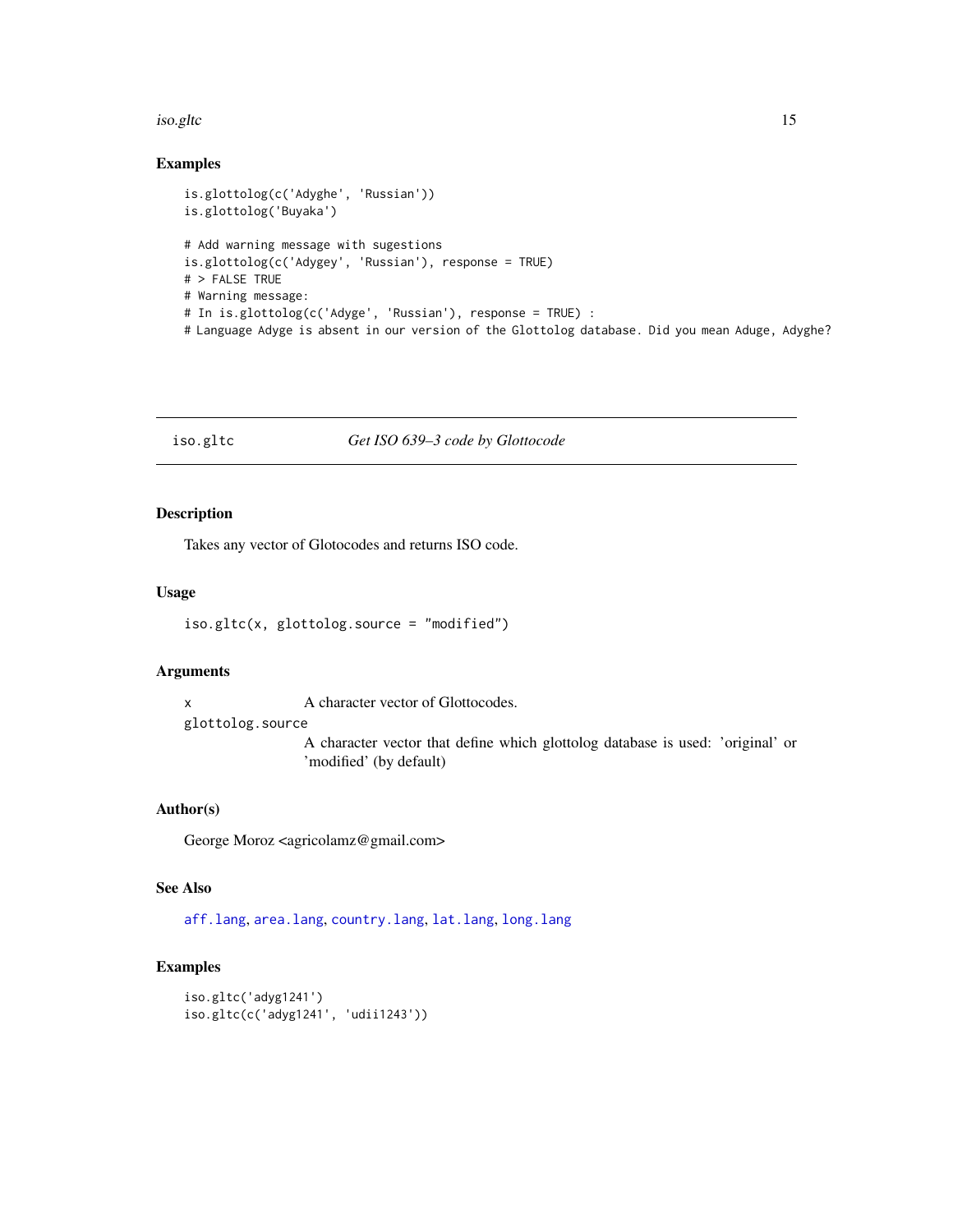<span id="page-15-1"></span><span id="page-15-0"></span>

Takes any vector of languages and returns ISO code.

#### Usage

```
iso.lang(x, glottolog.source = "modified")
```
#### Arguments

x A character vector of the languages (can be written in lower case)

glottolog.source

A character vector that define which glottolog database is used: 'original' or 'modified' (by default)

#### Author(s)

George Moroz <agricolamz@gmail.com>

#### See Also

[aff.lang](#page-4-2), [area.lang](#page-4-1), [country.lang](#page-8-1), [lat.lang](#page-18-1), [long.lang](#page-19-1)

#### Examples

```
iso.lang('Adyghe')
iso.lang(c('Adyghe', 'Udi'))
```
<span id="page-15-2"></span>

lang.aff *Get languages by affiliation*

#### Description

Takes any vector of affiliations and return languages.

#### Usage

```
lang.aff(x, list = FALSE, glottolog.source = "modified")
```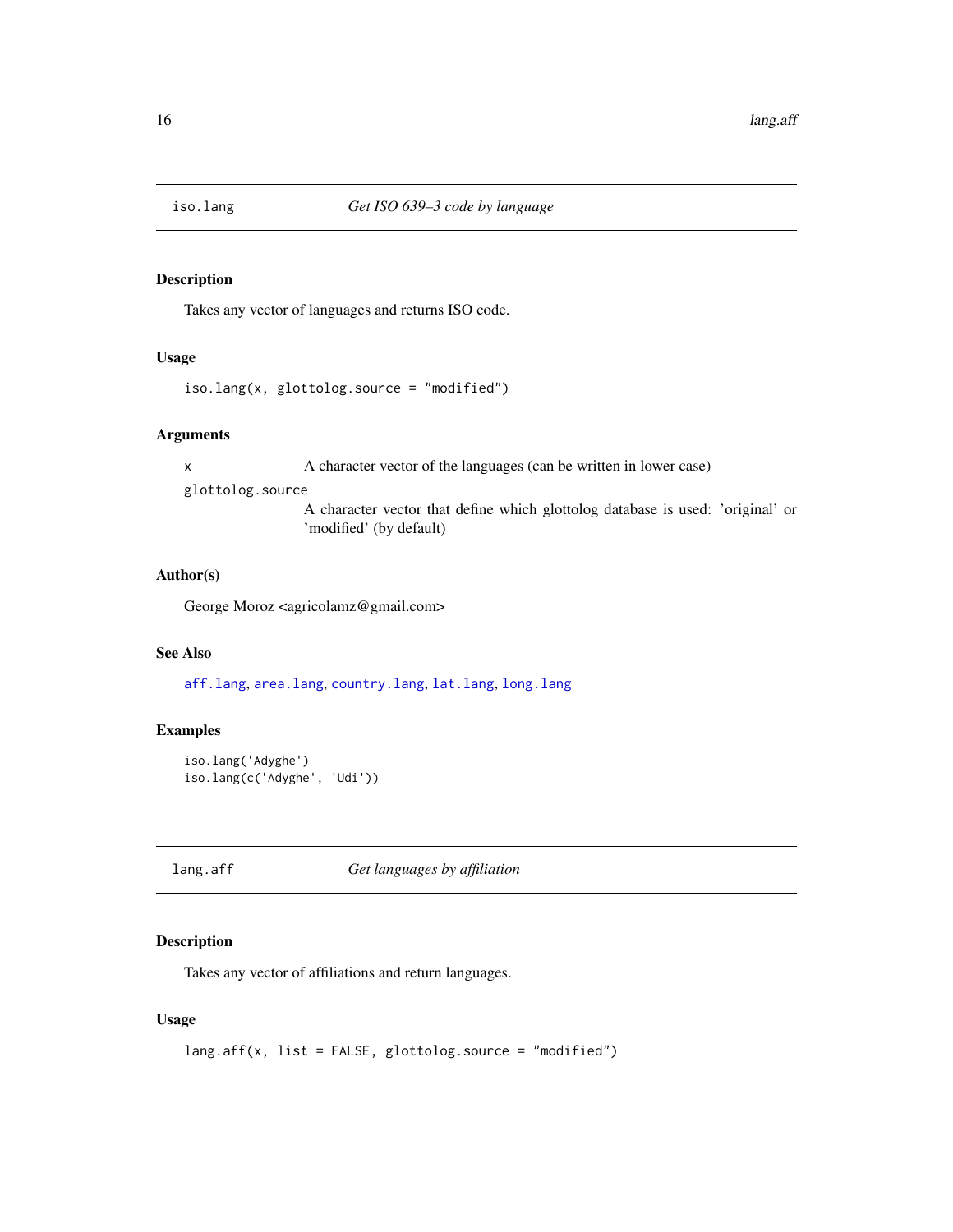#### <span id="page-16-0"></span>lang.country 17

#### Arguments

| $\mathsf{x}$     | A character vector of the affiliations (can be written in lower case)          |
|------------------|--------------------------------------------------------------------------------|
| list             | logical. If TRUE, returns a list of languages, if FALSE return a named vector. |
| glottolog.source |                                                                                |
|                  | A character vector that define which glottolog database is used: 'original' or |
|                  | 'modified' (by default)                                                        |

#### Author(s)

George Moroz <agricolamz@gmail.com>

#### See Also

[lang.country](#page-16-1), [lang.iso](#page-18-2)

#### Examples

lang.aff('Slavic') lang.aff(c('Slavic', 'Celtic')) lang.aff(c('Slavic', 'Celtic'), list = TRUE)

<span id="page-16-1"></span>lang.country *Get languages by country*

#### Description

Takes any vector of countries and return languages.

#### Usage

```
lang.country(x, list = FALSE, official = FALSE,
 glottolog.source = "modified")
```
#### Arguments

| $\mathsf{x}$     | character vector of the countries (can be written in lower case)                                               |
|------------------|----------------------------------------------------------------------------------------------------------------|
| list             | logical. If TRUE, returns a list of languages, if FALSE return a vector.                                       |
| official         | logical. If TRUE, returns a vector of official languages, if FALSE return a vector<br>from Glottolog database. |
| glottolog.source |                                                                                                                |
|                  | A character vector that define which glottolog database is used: 'original' or<br>'modified' (by default)      |

#### Author(s)

George Moroz <agricolamz@gmail.com>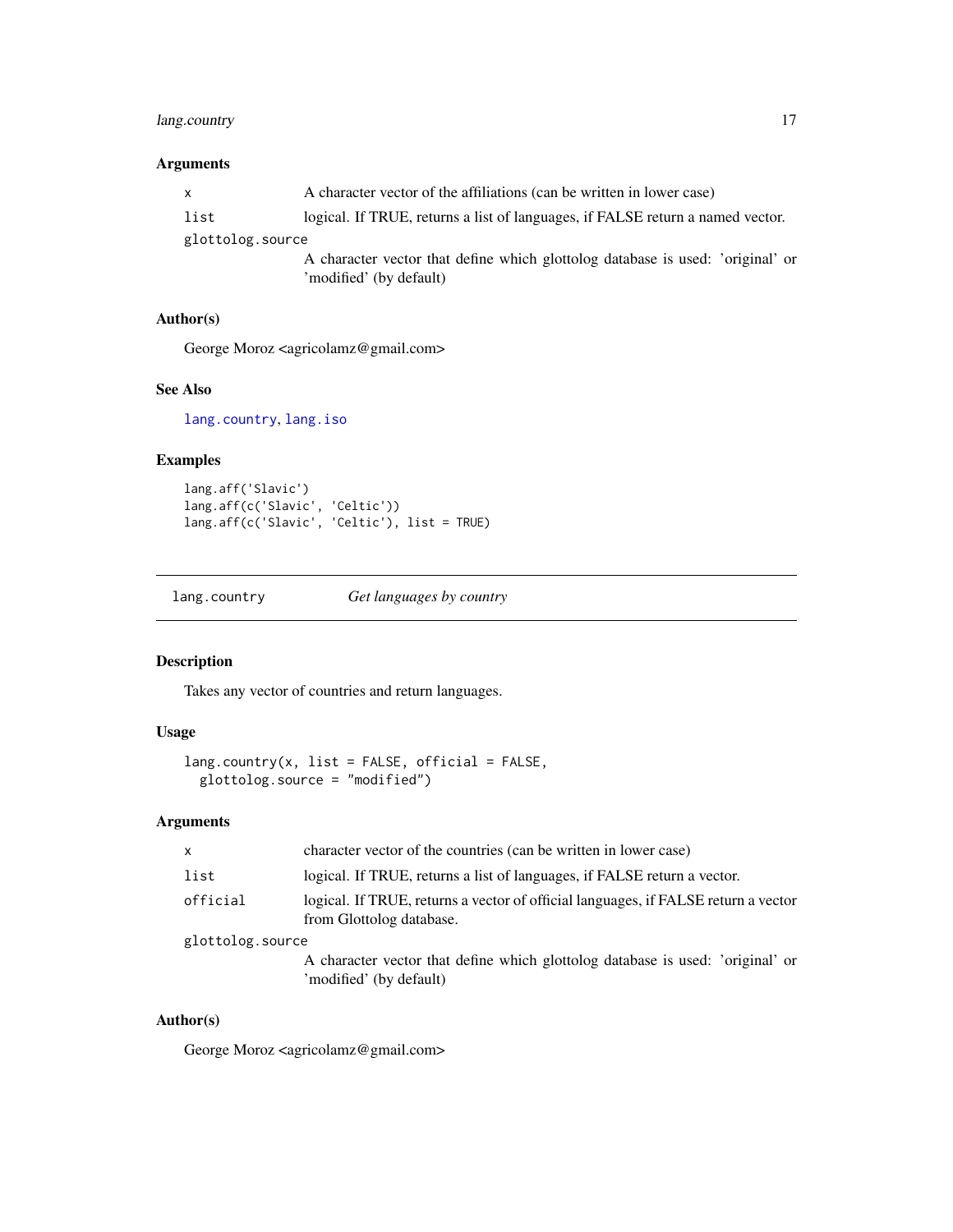#### See Also

[lang.aff](#page-15-2), [lang.iso](#page-18-2)

#### Examples

```
lang.country('North Korea')
lang.country(c('North Korea', 'Luxembourg'))
lang.country(c('North Korea', 'Luxembourg'), list = TRUE)
lang.country(c('Germany', 'Luxembourg'), official = TRUE)
```
#### lang.gltc *Get language by Glottocode*

#### Description

Takes any vector of Glottocodes and return languages.

#### Usage

```
lang.gltc(x, glottolog.source = "modified")
```
#### Arguments

x A character vector of the Glottocodes.

glottolog.source

A character vector that define which glottolog database is used: 'original' or 'modified' (by default)

#### Author(s)

George Moroz <agricolamz@gmail.com>

#### See Also

[lang.aff](#page-15-2), [lang.country](#page-16-1)

#### Examples

```
lang.gltc('adyg1241')
lang.gltc(c('adyg1241', 'udii1243'))
```
<span id="page-17-0"></span>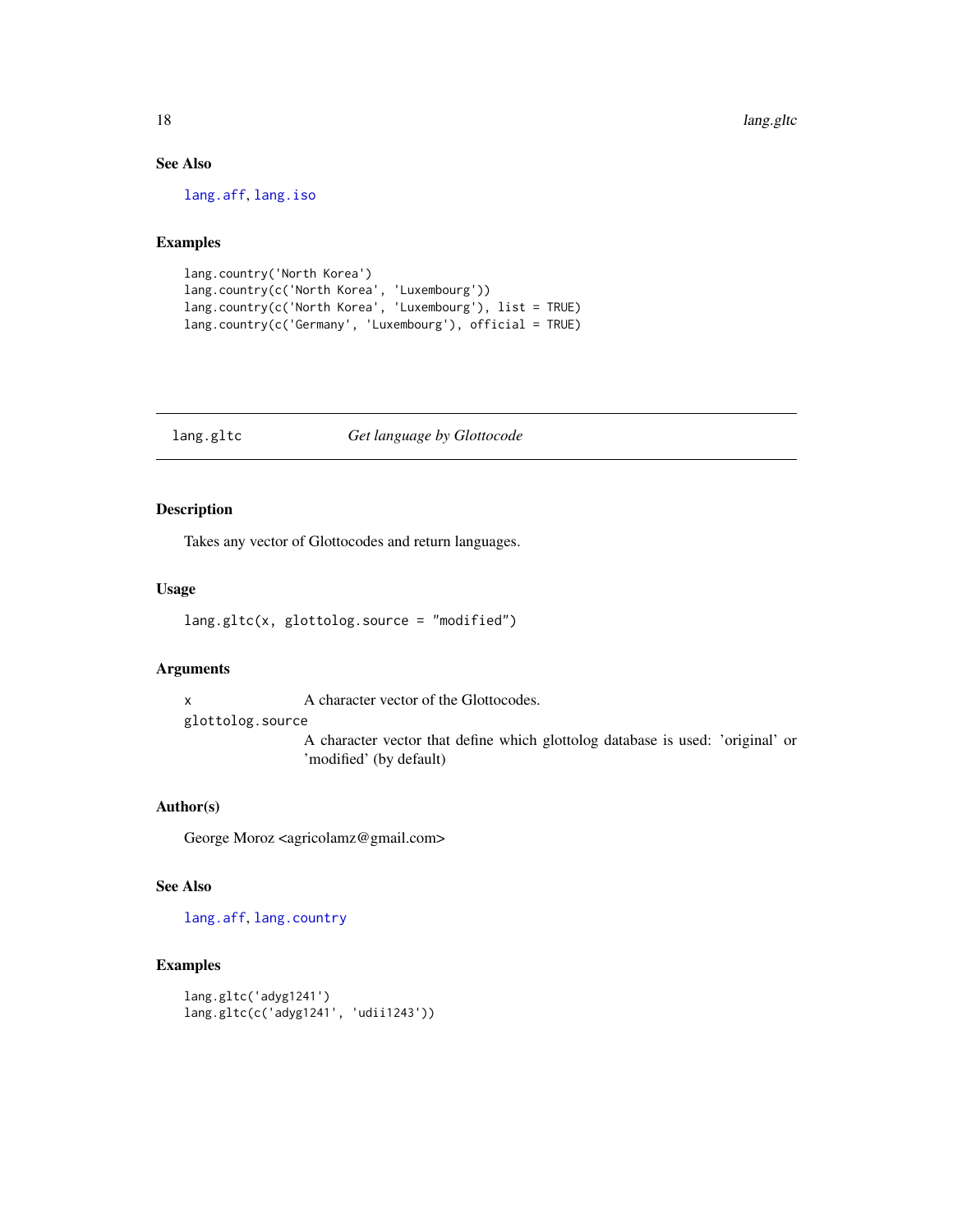<span id="page-18-2"></span><span id="page-18-0"></span>

Takes any vector of ISO codes and return languages.

#### Usage

lang.iso(x, glottolog.source = "modified")

#### Arguments

x A character vector of the ISO codes. glottolog.source A character vector that define which glottolog database is used: 'original' or 'modified' (by default)

#### Author(s)

George Moroz <agricolamz@gmail.com>

#### See Also

[lang.aff](#page-15-2), [lang.country](#page-16-1)

#### Examples

```
lang.iso('ady')
lang.iso(c('ady', 'rus'))
```
<span id="page-18-1"></span>lat.lang *Get latitude by language*

#### Description

Takes any vector of languages and return latitude.

#### Usage

lat.lang(x, glottolog.source = "modified")

#### Arguments

x A character vector of the languages (can be written in lower case)

glottolog.source

A character vector that define which glottolog database is used: 'original' or 'modified' (by default)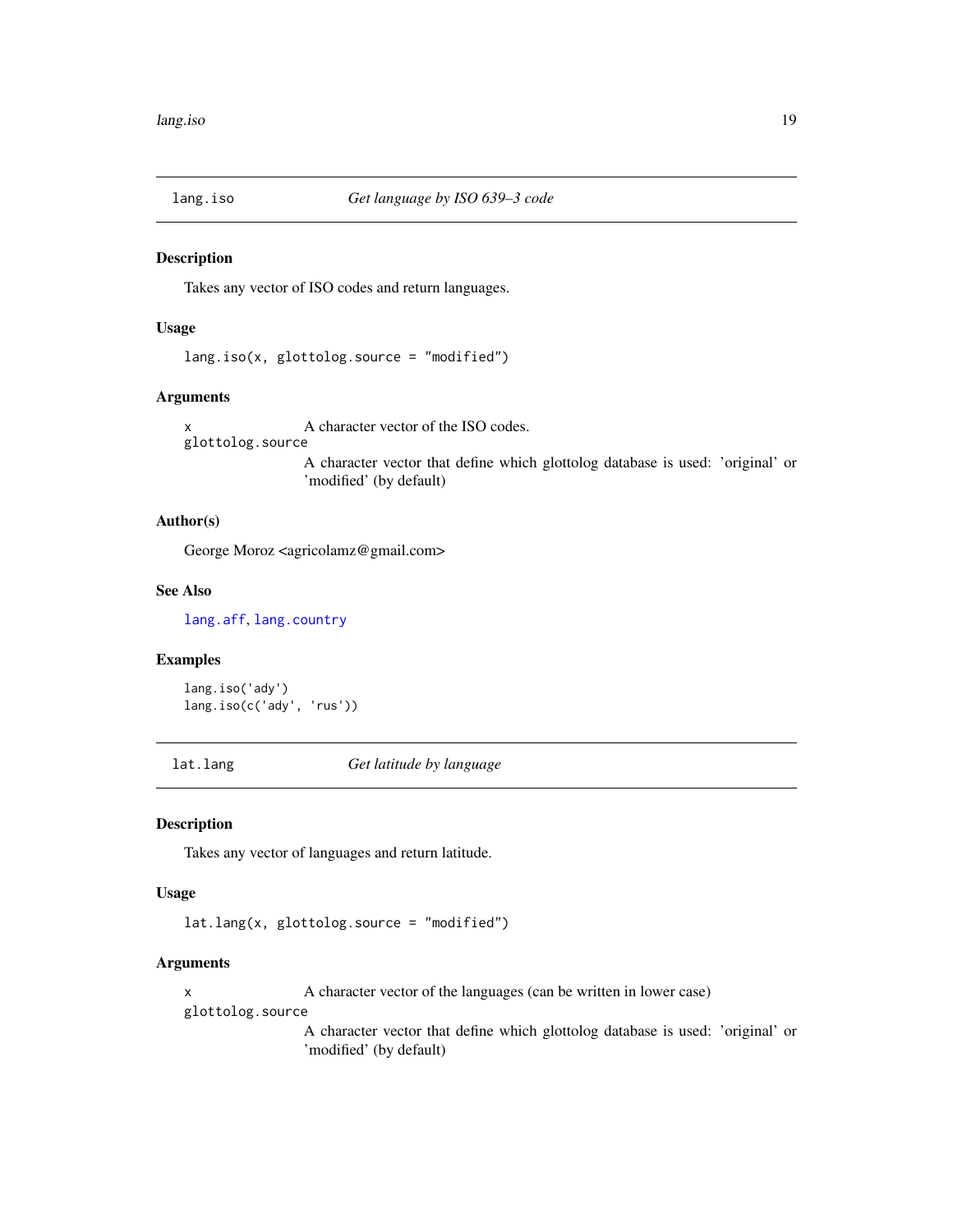#### Author(s)

George Moroz <agricolamz@gmail.com>

#### See Also

[aff.lang](#page-4-2), [area.lang](#page-4-1), [country.lang](#page-8-1), [iso.lang](#page-15-1), [long.lang](#page-19-1)

#### Examples

```
lat.lang('Adyghe')
long.lang('Adyghe')
lat.lang(c('Adyghe', 'Russian'))
long.lang(c('Adyghe', 'Russian'))
```
<span id="page-19-1"></span>long.lang *Get longitude by language*

#### Description

Takes any vector of languages and return longitude.

#### Usage

```
long.lang(x, map.orientation = "Pacific", glottolog.source = "modified")
```
#### Arguments

x A character vector of the languages (can be written in lower case)

map.orientation

A character verctor with values "Pacific" and "Atlantic". It distinguishes Pacificcentered and Atlantic-centered maps. By default is "Pacific".

#### glottolog.source

A character vector that define which glottolog database is used: 'original' or 'modified' (by default)

#### Author(s)

George Moroz <agricolamz@gmail.com>

#### See Also

[aff.lang](#page-4-2), [area.lang](#page-4-1), [country.lang](#page-8-1), [iso.lang](#page-15-1), [lat.lang](#page-18-1)

<span id="page-19-0"></span>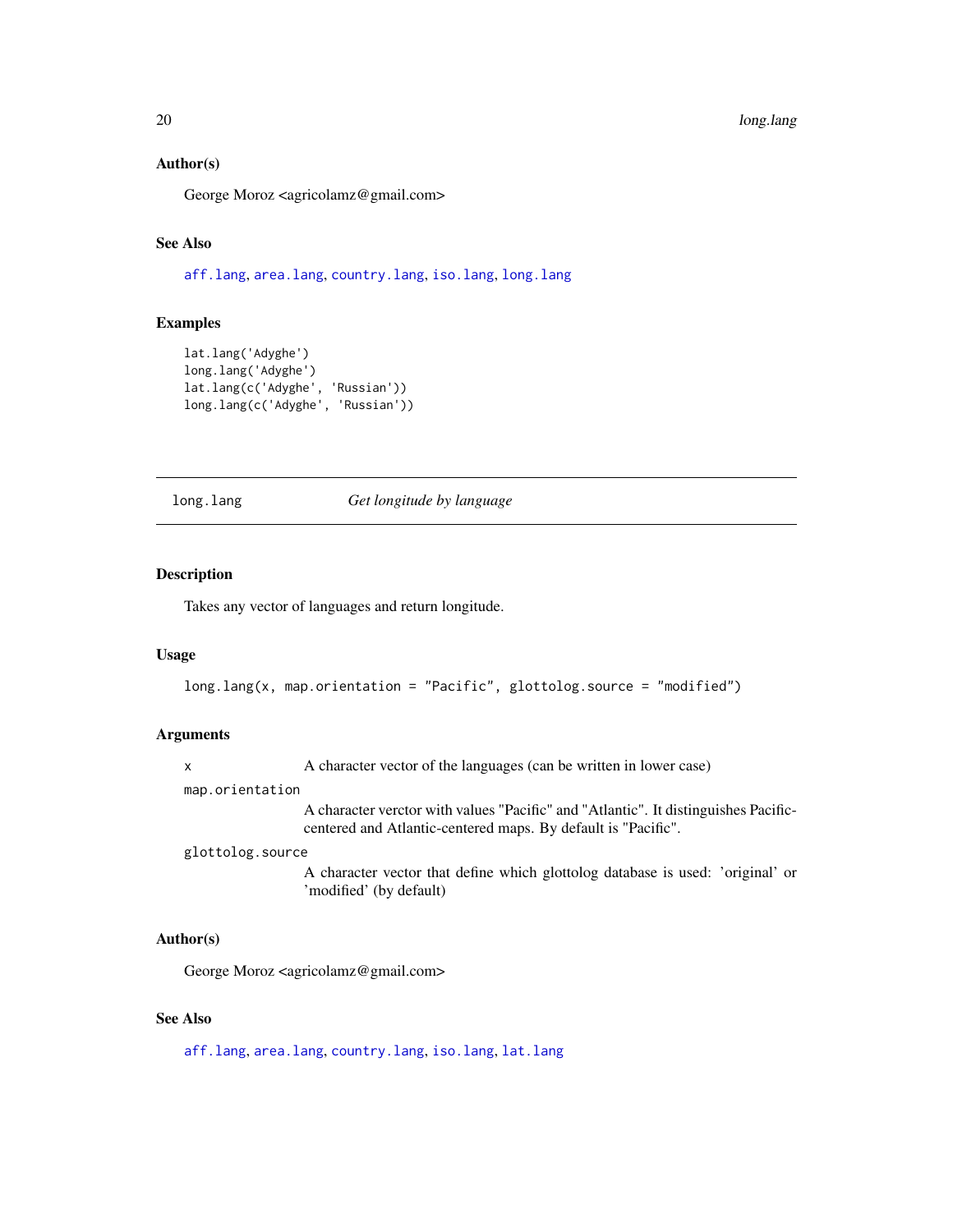#### <span id="page-20-0"></span>map.feature 21

#### Examples

```
lat.lang('Adyghe')
long.lang('Adyghe')
lat.lang(c('Adyghe', 'Russian'))
long.lang(c('Adyghe', 'Russian'))
long.lang(c('Adyghe', 'Aleut'), map.orientation = "Pacific")
```
map.feature *Create a map*

#### **Description**

Map a set of languages and color them by feature or two sets of features.

#### Usage

```
map.feature(languages, features = "", label = "", popup = "",
  latitude = NA, longitude = NA, label.hide = TRUE, label.fsize = 15,
  label.font = "sans-serif", label.position = "right",
  label.emphasize = list(NULL, "black"), shape = NULL, shape.size = 20,
  pipe.data = NULL, shape.color = "black", stroke.features = NULL,
  density.estimation = NULL, density.method = "fixed distance",
  density.estimation.color = NULL, density.estimation.opacity = 0.6,
  density.points = TRUE, density.width = NULL, density.legend = TRUE,
  density.legend.opacity = 1, density.legend.position = "bottomleft",
  density.title = ", density.control = FALSE, isogloss = NULL,
  isogloss.color = "black", isogloss.opacity = 0.2,
  isogloss.line.width = 3, isogloss.width = NULL, color = NULL,
  stroke.color = NULL, image.url = NULL, image.width = 100,
  image.height = 100, image.X.shift = 0, image.Y.shift = 0,
  title = NULL, stroke.title = NULL, control = FALSE, legend = TRUE,
  legend.opacity = 1, legend.position = "topright", stroke.legend = TRUE,
  stroke.legend.opacity = 1, stroke.legend.position = "bottomleft",
  width = 5, stroke.radius = 9.5, opacity = 1, stroke.opacity = 1,
  scale.bar = TRUE, scale.bar.position = "bottomleft", minimap = FALSE,
 minimap.position = "bottomright", minimap.width = 150,
 minimap.height = 150, facet = NULL, tile = "OpenStreetMap.Mapnik",
  tile.name = NULL, zoom.control = FALSE, zoom.level = NULL,
  rectangle.lng = NULL, rectangle.lat = NULL, rectangle.color = "black",
  line.lng = NULL, line.lat = NULL, line.type = "standard",
  line.color = "black", line.opacity = 0.8, line.label = NULL,
  line.width = 3, graticule = NULL, minichart = NULL,
  minichart.data = NULL, minichart.time = NULL, minichart.labels = FALSE,
 map.orientation = "Pacific", glottolog.source = "modified",
  radius = NULL)
```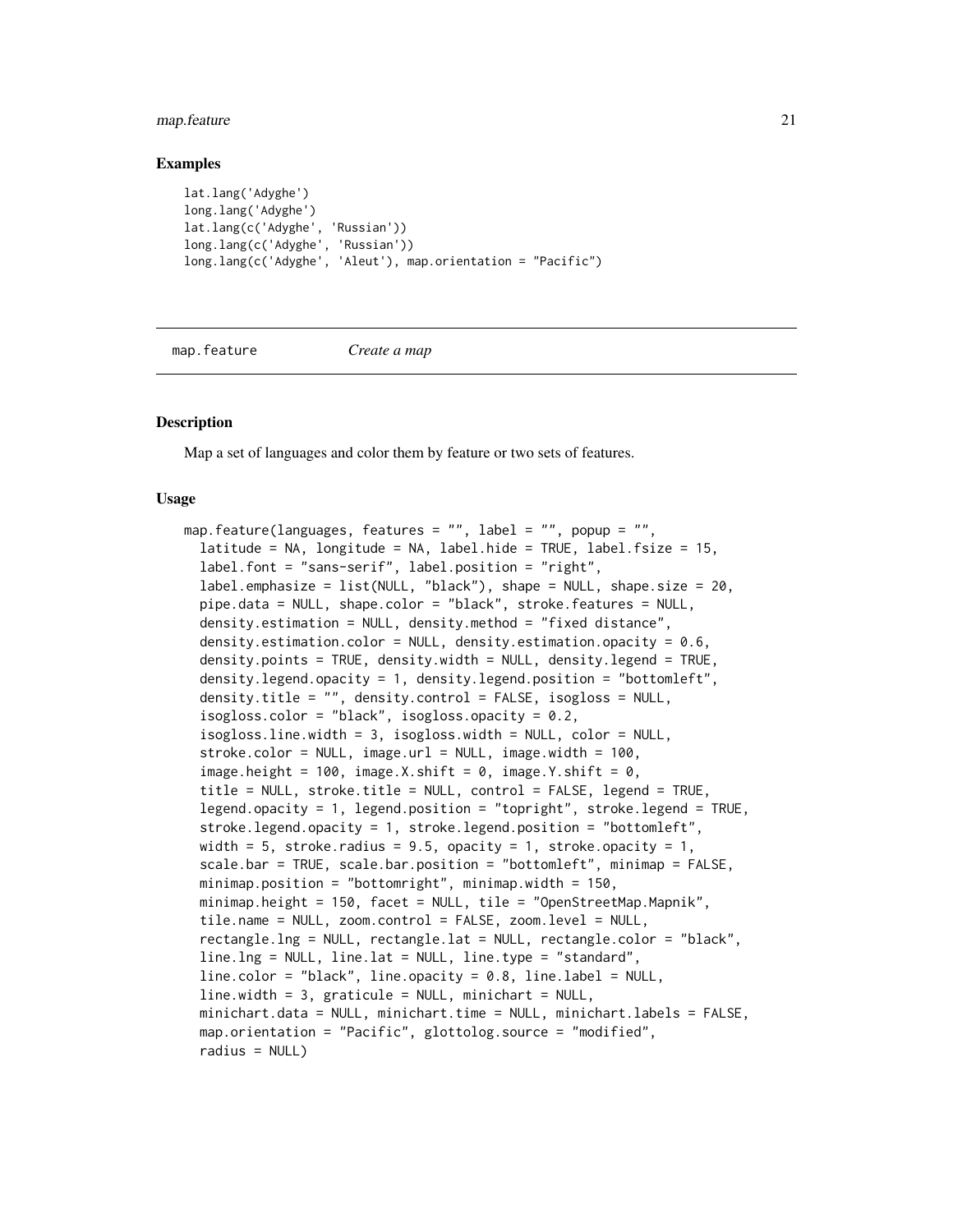### <span id="page-21-0"></span>Arguments

| languages                  | character vector of languages (can be written in lower case)                                                                                                                                                                                                                                      |
|----------------------------|---------------------------------------------------------------------------------------------------------------------------------------------------------------------------------------------------------------------------------------------------------------------------------------------------|
| features                   | character vector of features                                                                                                                                                                                                                                                                      |
| label                      | character vector of strings that will appear near points                                                                                                                                                                                                                                          |
| popup                      | character vector of strings that will appear in pop-up window                                                                                                                                                                                                                                     |
| latitude                   | numeric vector of latitudes                                                                                                                                                                                                                                                                       |
| longitude                  | numeric vector of longitudes                                                                                                                                                                                                                                                                      |
| label.hide                 | logical. If FALSE, labels are displayed allways. If TRUE, labels are displayed<br>on mouse over. By default is TRUE.                                                                                                                                                                              |
| label.fsize                | numeric value of the label font size. By default is 14.                                                                                                                                                                                                                                           |
| label.font                 | string with values of generic family: "serif", "sans-serif", "monospace", or font<br>name e. g. "Times New Roman"                                                                                                                                                                                 |
|                            | label.position the position of labels: "left", "right", "top", "bottom"                                                                                                                                                                                                                           |
| label.emphasize            |                                                                                                                                                                                                                                                                                                   |
|                            | is the list. First argument is a vector of points in datframe that should be empha-<br>sized. Second argument is a string with a color for emphasis.                                                                                                                                              |
| shape                      | 1. if TRUE, creates icons (up to five categories) for values in the features<br>variable;                                                                                                                                                                                                         |
|                            | 2. it also could be a vector of any strings that represents the levels of the<br>features variable;                                                                                                                                                                                               |
|                            | 3. it also could be a string vector that represents the number of observations<br>in dataset.                                                                                                                                                                                                     |
| shape.size                 | size of the shape icons                                                                                                                                                                                                                                                                           |
| pipe.data                  | this variable is important, when you use map. feature with dplyr pipes. Expected<br>usage: pipe.data = .                                                                                                                                                                                          |
| shape.color                | color of the shape icons                                                                                                                                                                                                                                                                          |
| stroke.features            |                                                                                                                                                                                                                                                                                                   |
|                            | additional independent stroke features                                                                                                                                                                                                                                                            |
| density.estimation         | additional independent features, used for density estimation                                                                                                                                                                                                                                      |
|                            | density.method string with one of the two methods: "kernal density estimation" or "fixed dis-                                                                                                                                                                                                     |
|                            | tance" (default)                                                                                                                                                                                                                                                                                  |
| density.estimation.color   |                                                                                                                                                                                                                                                                                                   |
|                            | vector of density polygons' colors                                                                                                                                                                                                                                                                |
| density.estimation.opacity | a numeric vector of density polygons opacity.                                                                                                                                                                                                                                                     |
|                            | density. points logical. If FALSE, it doesn't show points in polygones.                                                                                                                                                                                                                           |
|                            |                                                                                                                                                                                                                                                                                                   |
| density.width              | for density method = "fixed distance" it is a numeric measure $(1 \text{ is } 1 \text{ km})$ . For<br>density.method = "kernal density estimation" it is a vector with two meausures<br>(first is latitude, secong is longitude). Defaults are normal reference bandwidth<br>(see bandwidth.nrd). |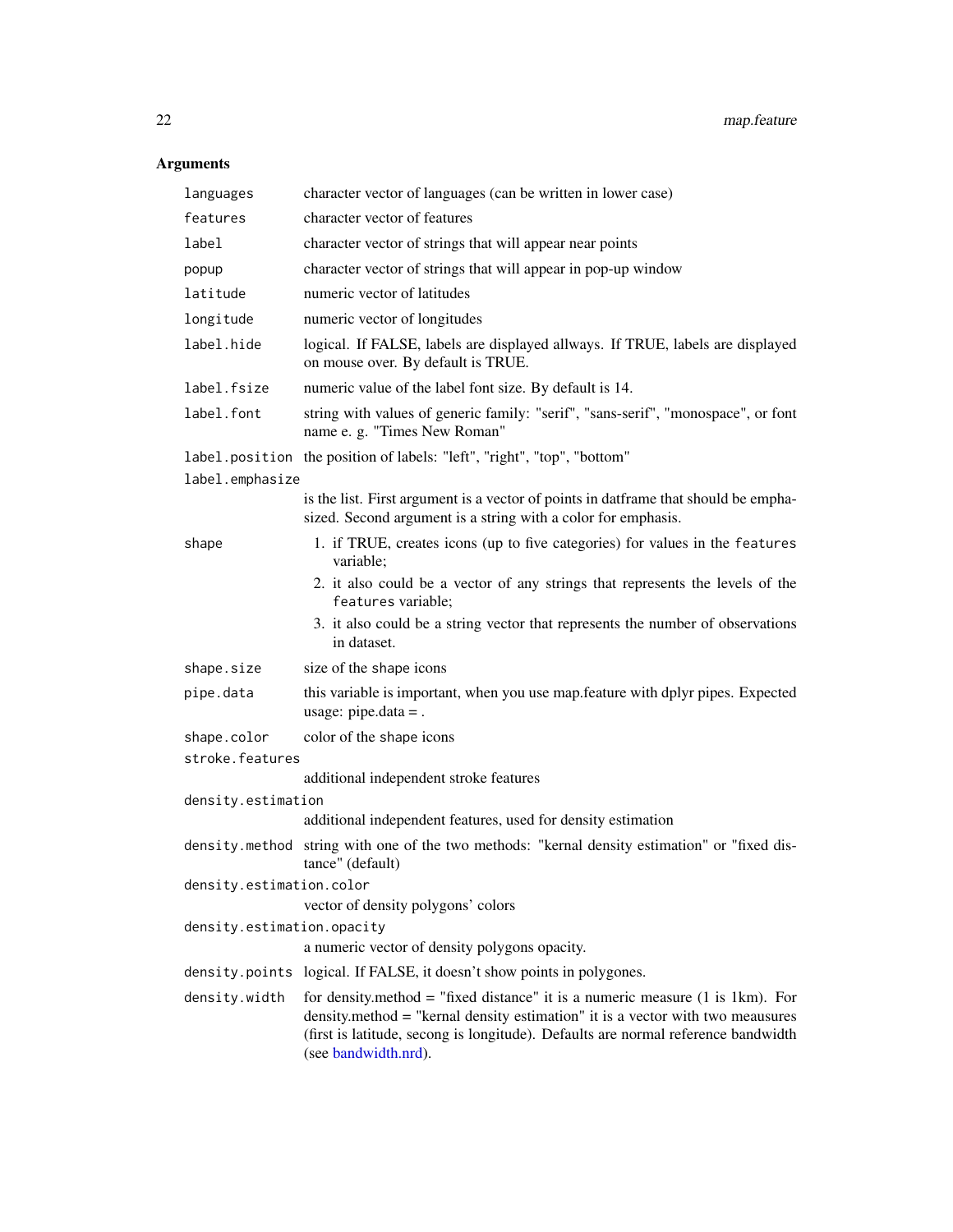### <span id="page-22-0"></span>map.feature 23

|                         | density.legend logical. If TRUE, function show legend for density features. By default is<br>FALSE.                                                                                                                                                                                                                 |
|-------------------------|---------------------------------------------------------------------------------------------------------------------------------------------------------------------------------------------------------------------------------------------------------------------------------------------------------------------|
| density.legend.opacity  |                                                                                                                                                                                                                                                                                                                     |
|                         | a numeric vector of density-legend opacity.                                                                                                                                                                                                                                                                         |
| density.legend.position |                                                                                                                                                                                                                                                                                                                     |
|                         | the position of the legend: "topright", "bottomright", "bottomleft","topleft"                                                                                                                                                                                                                                       |
| density.title           | title of a density-feature legend                                                                                                                                                                                                                                                                                   |
| density.control         |                                                                                                                                                                                                                                                                                                                     |
|                         | logical. If TRUE, function show layer control buttons for density plot. By de-<br>fault is FALSE                                                                                                                                                                                                                    |
| isogloss                | dataframe with corresponding features                                                                                                                                                                                                                                                                               |
|                         | isogloss.color vector of isoglosses' colors                                                                                                                                                                                                                                                                         |
| isogloss.opacity        |                                                                                                                                                                                                                                                                                                                     |
|                         | a numeric vector of density polygons opacity.                                                                                                                                                                                                                                                                       |
| isogloss.line.width     |                                                                                                                                                                                                                                                                                                                     |
|                         | a numeric value for line width                                                                                                                                                                                                                                                                                      |
|                         | isogloss width for density method = "fixed distance" it is a numeric measure (1 is 1km). For<br>density.method = "kernal density estimation" it is a vector with two meausures<br>(first is latitude, secong is longitude). Defaults are normal reference bandwidth<br>(see bandwidth.nrd).                         |
| color                   | vector of colors or palette. The color argument can be (1) a character vector of<br>RGM or named colors; (2) the name of an RColorBrewer palette; (3) the full<br>name of a viridis palette; (4) a function that receives a single value between 0<br>and 1 and returns a color. For more examples see colorNumeric |
| stroke.color            | vector of stroke colors                                                                                                                                                                                                                                                                                             |
| image.url               | character vector of URLs with an images                                                                                                                                                                                                                                                                             |
| image.width             | numeric vector of image widths                                                                                                                                                                                                                                                                                      |
| image.height            | numeric vector of image heights                                                                                                                                                                                                                                                                                     |
| image.X.shift           | numeric vector of image's X axis shift relative to the latitude-longitude point                                                                                                                                                                                                                                     |
| image.Y.shift           | numeric vector of image's Y axis shift relative to the latitude-longitude point                                                                                                                                                                                                                                     |
| title                   | title of a legend.                                                                                                                                                                                                                                                                                                  |
| stroke.title            | title of a stroke-feature legend.                                                                                                                                                                                                                                                                                   |
| control                 | logical. If TRUE, function show layer control buttons. By default is FALSE                                                                                                                                                                                                                                          |
| legend                  | logical. If TRUE, function show legend. By default is TRUE.                                                                                                                                                                                                                                                         |
| legend.position         | legend. opacity a numeric vector of legend opacity.                                                                                                                                                                                                                                                                 |
|                         | the position of the legend: "topright", "bottomright", "bottomleft","topleft"                                                                                                                                                                                                                                       |
| stroke.legend           | logical. If TRUE, function show stroke.legend. By default is FALSE.                                                                                                                                                                                                                                                 |
| stroke.legend.opacity   |                                                                                                                                                                                                                                                                                                                     |
|                         | a numeric vector of stroke.legend opacity.                                                                                                                                                                                                                                                                          |
| stroke.legend.position  |                                                                                                                                                                                                                                                                                                                     |
|                         |                                                                                                                                                                                                                                                                                                                     |

the position of the stroke.legend: "topright", "bottomright", "bottomleft","topleft"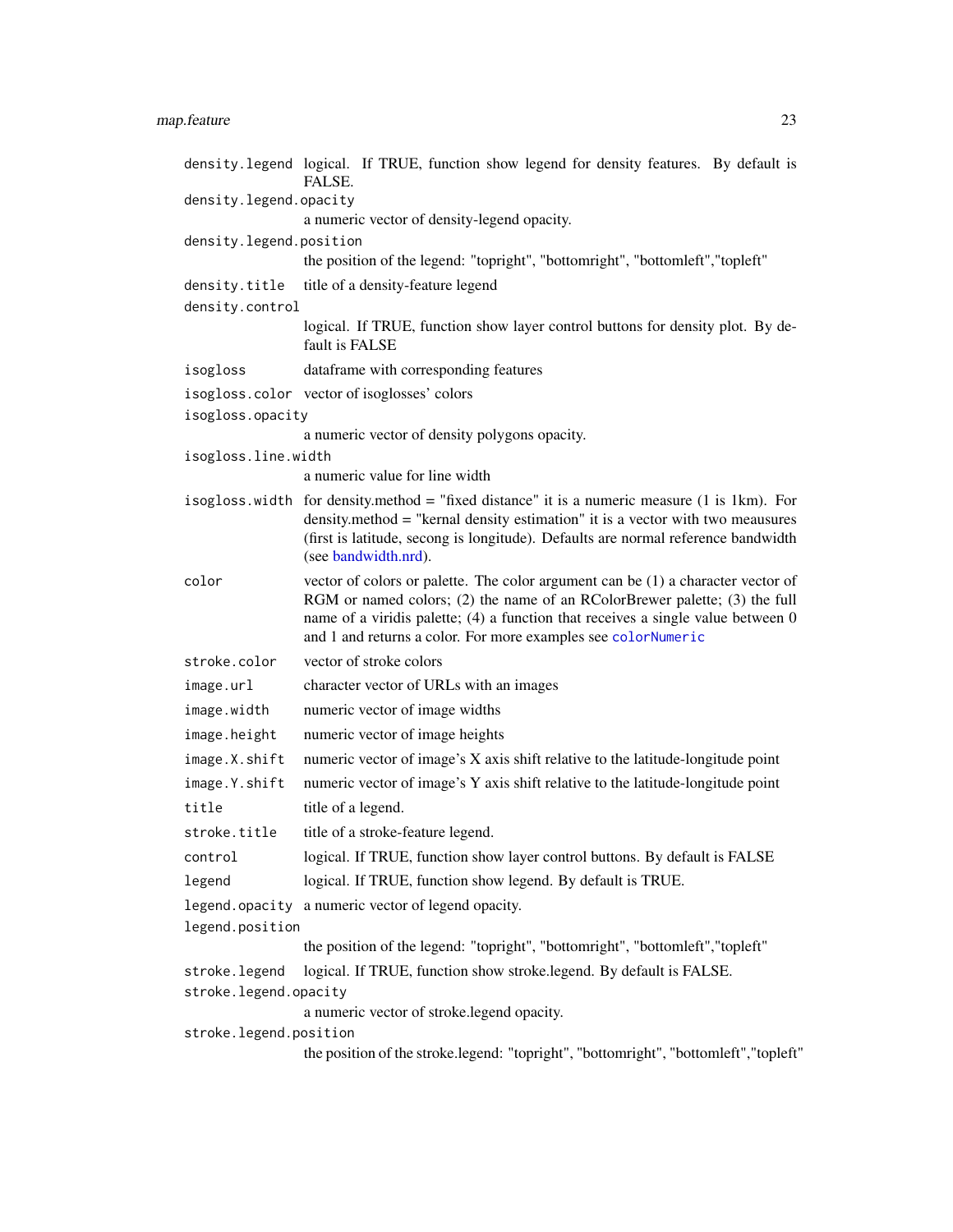| width              | a numeric vector of radius for circles or width for barcharts in minicharts.                                                                                                                                                                                                                                                                                                                               |
|--------------------|------------------------------------------------------------------------------------------------------------------------------------------------------------------------------------------------------------------------------------------------------------------------------------------------------------------------------------------------------------------------------------------------------------|
| stroke.radius      | a numeric vector of stroke radii for the circles.                                                                                                                                                                                                                                                                                                                                                          |
| opacity            | a numeric vector of marker opacity.                                                                                                                                                                                                                                                                                                                                                                        |
| stroke.opacity     | a numeric vector of stroke opacity.                                                                                                                                                                                                                                                                                                                                                                        |
| scale.bar          | logical. If TRUE, function shows scale-bar. By default is TRUE.                                                                                                                                                                                                                                                                                                                                            |
| scale.bar.position |                                                                                                                                                                                                                                                                                                                                                                                                            |
|                    | the position of the scale-bar: "topright", "bottomright", "bottomleft","topleft"                                                                                                                                                                                                                                                                                                                           |
| minimap            | logical. If TRUE, function shows mini map. By default is FALSE.                                                                                                                                                                                                                                                                                                                                            |
| minimap.position   | the position of the minimap: "topright", "bottomright", "bottomleft", "topleft"                                                                                                                                                                                                                                                                                                                            |
| minimap.width      | The width of the minimap in pixels.                                                                                                                                                                                                                                                                                                                                                                        |
| minimap.height     | The height of the minimap in pixels.                                                                                                                                                                                                                                                                                                                                                                       |
| facet              | character vector that provide a grouping variable. If it is no NULL, then as a result                                                                                                                                                                                                                                                                                                                      |
|                    | a list of leaflets for sync or latticeView functions from mapview package is<br>returned.                                                                                                                                                                                                                                                                                                                  |
| tile               | a character verctor with a map tiles, popularized by Google Maps. See here for<br>the complete set.                                                                                                                                                                                                                                                                                                        |
| tile.name          | a character verctor with a user's map tiles' names.                                                                                                                                                                                                                                                                                                                                                        |
| zoom.control       | logical. If TRUE, function shows zoom controls. By default is FALSE.                                                                                                                                                                                                                                                                                                                                       |
| zoom.level         | a numeric value of the zoom level.                                                                                                                                                                                                                                                                                                                                                                         |
| rectangle.lng      | vector of two longitude values for rectangle.                                                                                                                                                                                                                                                                                                                                                              |
| rectangle.lat      | vector of two latitude values for rectangle.                                                                                                                                                                                                                                                                                                                                                               |
| rectangle.color    |                                                                                                                                                                                                                                                                                                                                                                                                            |
|                    | vector of rectangle border color.                                                                                                                                                                                                                                                                                                                                                                          |
| line.lng           | vector of two (or more) longitude values for line.                                                                                                                                                                                                                                                                                                                                                         |
| line.lat           | vector of two (or more) latitude values for line.                                                                                                                                                                                                                                                                                                                                                          |
| line.type          | a character string indicating which type of line is to be computed. One of "stan-<br>dard" (default), or "logit". The first one should be combined with the arguments<br>line.lat and line.lng and provide simple lines. Other variant "logit" is the de-<br>cision boundary of the logistic regression made using longitude and latitude<br>coordinates (works only if feature argument have two levels). |
| line.color         | vector of line color.                                                                                                                                                                                                                                                                                                                                                                                      |
| line.opacity       | a numeric vector of line opacity.                                                                                                                                                                                                                                                                                                                                                                          |
| line.label         | character vector that will appear near the line.                                                                                                                                                                                                                                                                                                                                                           |
| line.width         | a numeric vector of line width.                                                                                                                                                                                                                                                                                                                                                                            |
| graticule          | a numeric vector for graticule spacing in map units between horizontal and ver-<br>tical lines.                                                                                                                                                                                                                                                                                                            |
| minichart          | citation from leaflet.minicharts package: "Possible values are "bar" for bar charts,<br>"pie" for pie charts, "polar-area" and "polar-radius"."                                                                                                                                                                                                                                                            |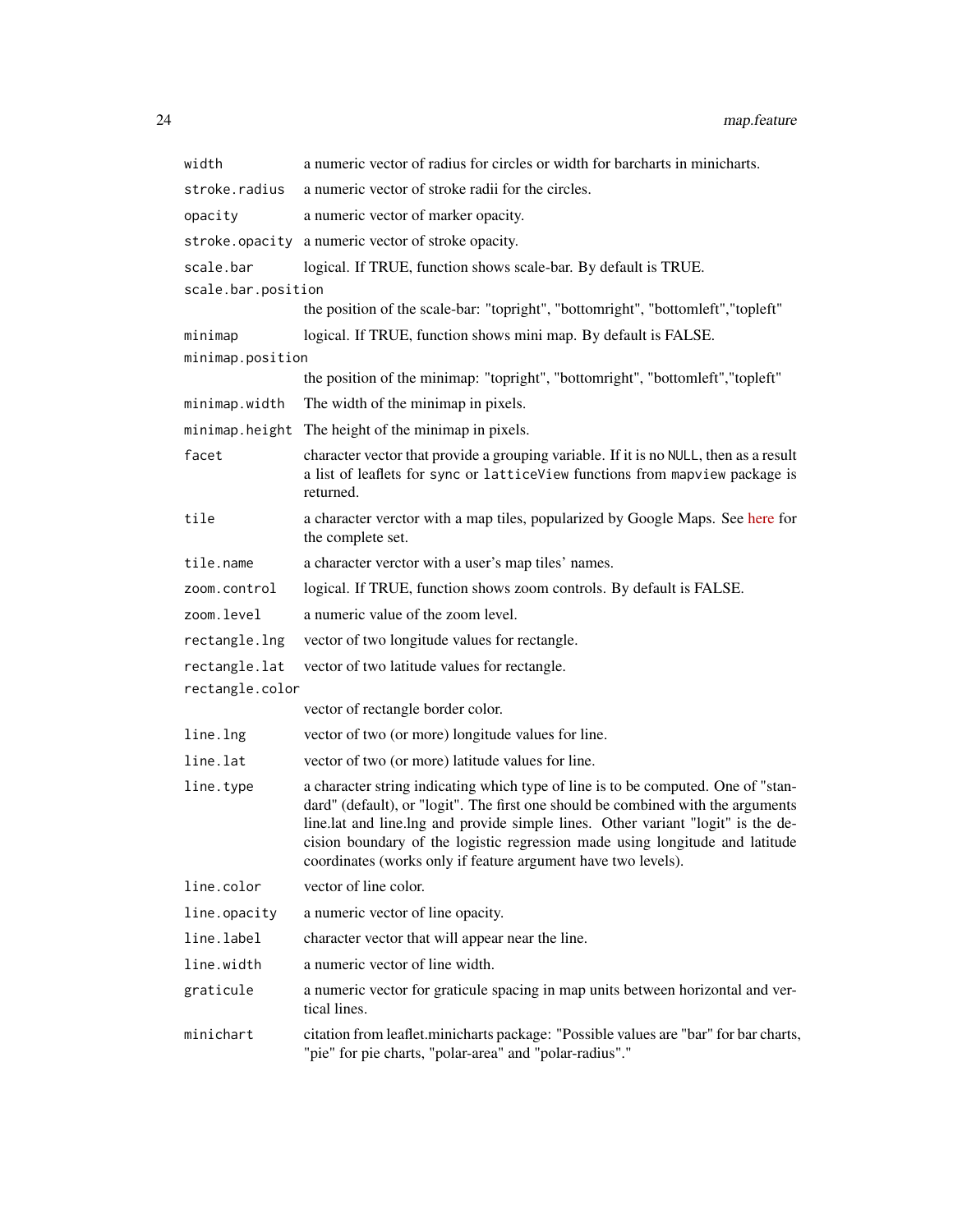| minichart.data citation from leaflet.minicharts package: "A numeric matrix with number of |
|-------------------------------------------------------------------------------------------|
| rows equal to the number of elements in lng or lat and number of column equal             |
| to the number of variables to represent. If parameter time is set, the number of          |
| rows must be equal to the length of lng times the number of unique time steps             |
| in the data."                                                                             |

minichart.time citation from leaflet.minicharts package: "A vector with length equal to the number of rows in chartdata and containing either numbers representing time indices or dates or datetimes. Each unique value must appear as many times as the others. This parameter can be used when one wants to represent the evolution of some variables on a map."

```
minichart.labels
```
citation from leaflet.minicharts package: "Should values be displayed above chart elements."

#### map.orientation

a character verctor with values "Pacific" and "Atlantic". It distinguishes Pacificcentered and Atlantic-centered maps. By default is "Pacific".

```
glottolog.source
```
A character vector that define which glottolog database is used: "original" or "modified" (by default)

| deprecated argument |  |
|---------------------|--|
|                     |  |

#### Author(s)

George Moroz <agricolamz@gmail.com>

#### Examples

map.feature(c("Adyghe", "Russian"))

```
## Map all Slavic languages
map.feature(lang.aff(c("Slavic")))
```

```
## Color languages by feature
df <- data.frame(lang = c("Adyghe", "Kabardian", "Polish", "Russian", "Bulgarian"),
feature = c("polysynthetic", "polysynthetic", "fusion", "fusion", "fusion"))
map.feature(df$lang, df$feature)
```

```
## Add your own coordinates
map.feature("Adyghe", latitude = 43, longitude = 57)
```

```
## Change map tile
map.feature("Adyghe", tile = "Thunderforest.OpenCycleMap")
```

```
## Add you own colors
df <- data.frame(lang = c("Adyghe", "Kabardian", "Polish", "Russian", "Bulgarian"),
feature = c("polysynthetic", "polysynthetic", "fusion", "fusion", "fusion"),
popup = c("Circassian", "Circassian", "Slavic", "Slavic", "Slavic"))
map.feature(df$lang, df$feature, df$popup, color = c("green", "navy"))
```
## Map two sets of features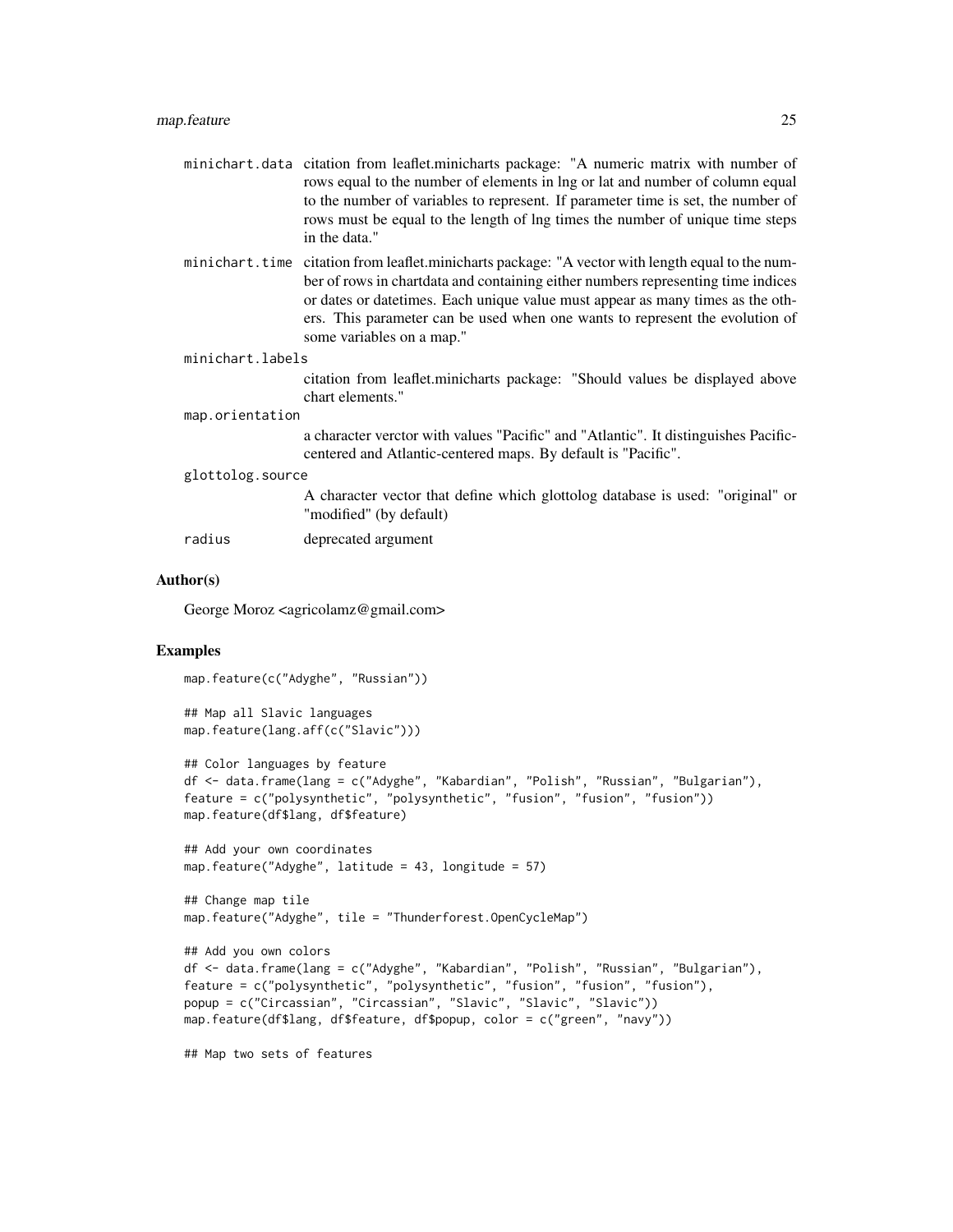```
df <- data.frame(lang = c("Adyghe", "Kabardian", "Polish", "Russian", "Bulgarian"),
feature = c("polysynthetic", "polysynthetic", "fusion", "fusion", "fusion"),
popup = c("Circassian", "Circassian", "Slavic", "Slavic", "Slavic"))
map.feature(df$lang, df$feature, df$popup,
stroke.features = df$popup)
## Add a minimap to plot
map.feature(c("Adyghe", "Russian"), minimap = TRUE)
## Remove scale bar
map.feature(c("Adyghe", "Russian"), scale.bar = FALSE)
```
oto\_mangueanIC *Oto-Manguean Inflectional Class Database Language identifiers*

#### Description

Language identifiers from Oto-Manguean Inflectional Class Database (<http://wals.info/>). This dataset is created for [oto\\_mangueanIC.feature](#page-25-1) function.

#### Usage

oto\_mangueanIC

#### Format

An object of class tbl\_df (inherits from tbl, data.frame) with 20 rows and 2 columns.

#### Details

#' @format A data frame with 20 rows and 2 variables:

Language.name Languaeg names from Oto-Manguean Inflectional Class Database language Language names from Glottolog database

<span id="page-25-1"></span>oto\_mangueanIC.feature

*Download Oto-Manguean Inflectional Class Database data*

#### Description

This function downloads data from Oto-Manguean Inflectional Class Database (http://www.otomanguean.surrey.ac.uk/) and creates a language column with the names from lingtypology database. You need the internet connection.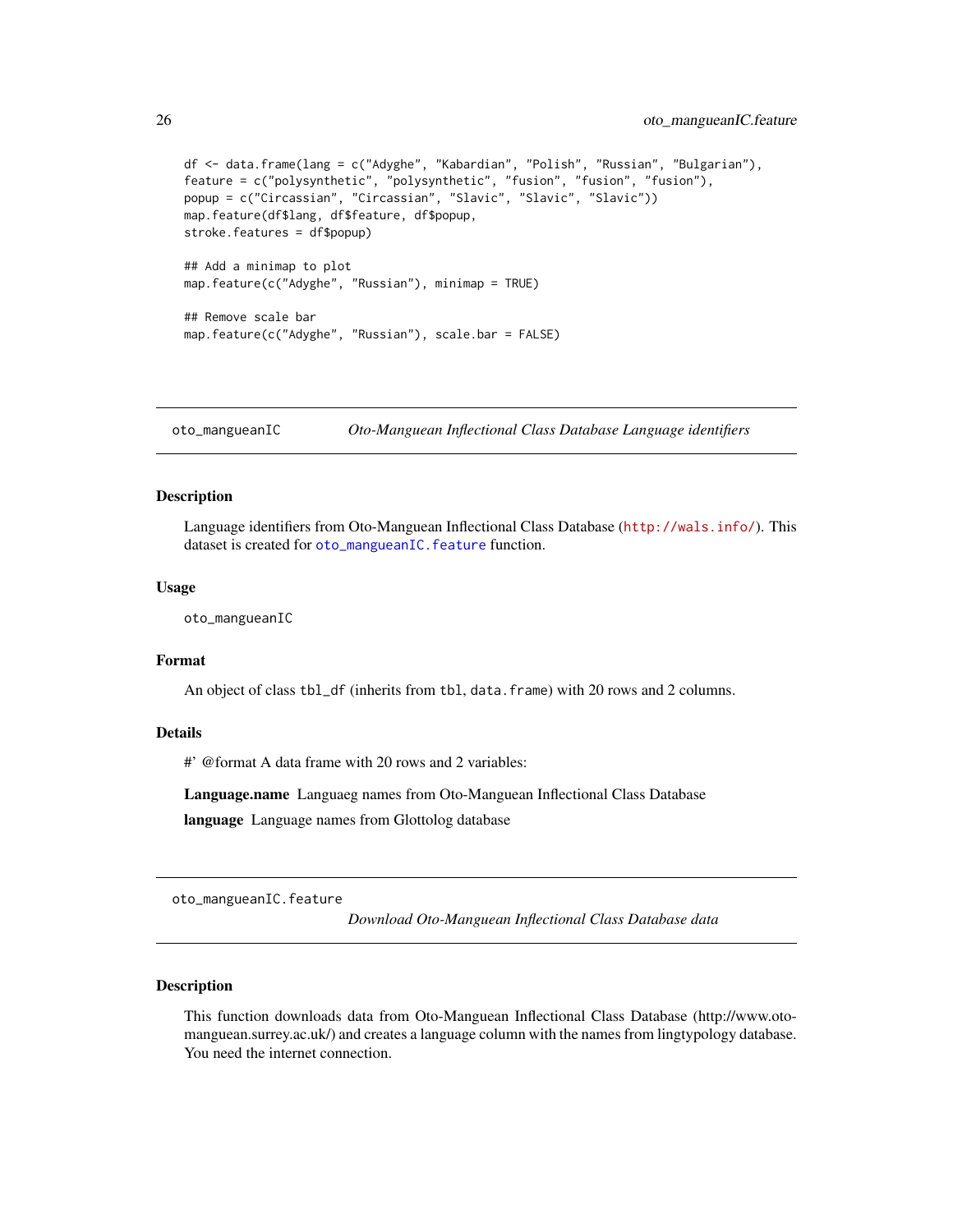#### <span id="page-26-0"></span>phoible.feature 27

#### Usage

oto\_mangueanIC.feature()

#### Author(s)

George Moroz <agricolamz@gmail.com>

#### See Also

[abvd.feature](#page-2-1), [afbo.feature](#page-3-1), [autotyp.feature](#page-6-1), [phoible.feature](#page-26-1), [sails.feature](#page-28-1), [valpal.feature](#page-30-1), [wals.feature](#page-31-1)

#### Examples

# oto\_mangueanIC.feature()

<span id="page-26-1"></span>phoible.feature *Download PHOIBLE data*

#### Description

This function downloads data from PHOIBLE (http://phoible.org/) and changes language names to the names from lingtypology database. You need the internet connection.

#### Usage

```
phoible.feature(features = "all", source = "all", na.rm = TRUE,
 glottolog.source = "modified")
```
#### Arguments

| features         | A character vector that define with a feature names from PHOIBLE (possible<br>values: "all", "Phonemes", "Consonants", "Tones", "Vowels").     |
|------------------|------------------------------------------------------------------------------------------------------------------------------------------------|
| source           | A character vector that define with a source names from PHOIBLE (possible<br>values: "all", "AA", "GM", "PH", "RA", "SAPHON", "SPA", "UPSID"). |
| na.rm            | Logical. If TRUE function removes all languages not available in lingtypology<br>database. By default is TRUE.                                 |
| glottolog.source |                                                                                                                                                |
|                  | A character vector that define which glottolog database is used: 'original' or<br>'modified' (by default)                                      |

#### Author(s)

George Moroz <agricolamz@gmail.com>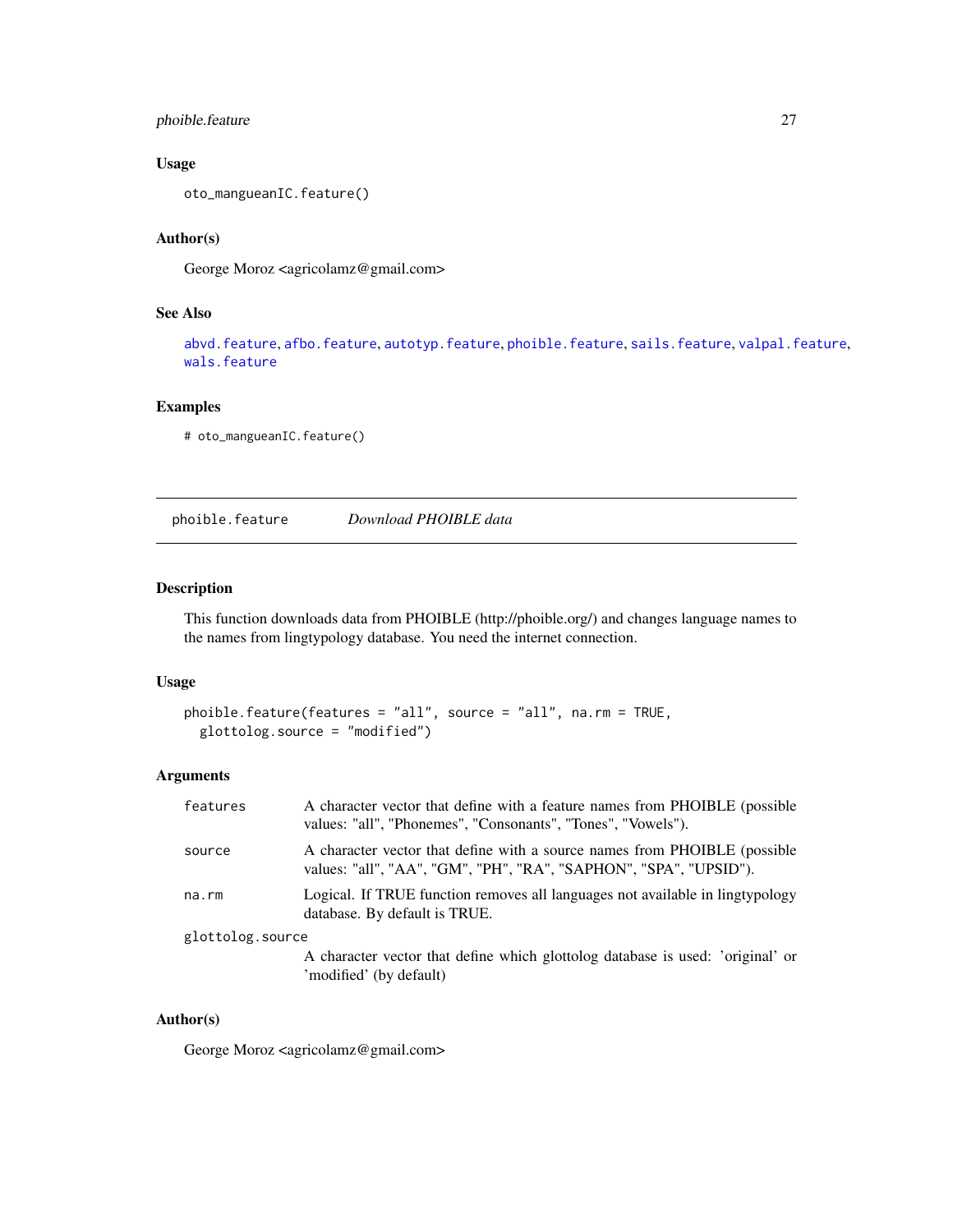#### See Also

[abvd.feature](#page-2-1), [afbo.feature](#page-3-1), [autotyp.feature](#page-6-1), [oto\\_mangueanIC.feature](#page-25-1), [sails.feature](#page-28-1), [valpal.feature](#page-30-1), [wals.feature](#page-31-1)

#### Examples

```
# phoible.feature()
# phoible.feature(c('consonants', 'vowels'), source = "UPSID")
```
polygon.points\_fd *Get poligons from fixed distance circles around coordinates*

#### Description

This function is based on this answer: https://www.r-bloggers.com/merging-spatial-buffers-in-r/

#### Usage

polygon.points\_fd(latitude, longitude, width)

#### Arguments

| latitude  | numeric vector of latitudes                |
|-----------|--------------------------------------------|
| longitude | numeric vector of longitudes               |
| width     | radius for creating poligons around points |

polygon.points\_kde *Get kernel density estimation poligon from coordinates*

#### Description

This function is based on this answer: https://gis.stackexchange.com/a/203623

#### Usage

```
polygon.points_kde(latitude, longitude, latitude_width, longitude_width)
```
#### Arguments

| latitude        | numeric vector of latitudes                                                                                   |
|-----------------|---------------------------------------------------------------------------------------------------------------|
| longitude       | numeric vector of longitudes                                                                                  |
|                 | latitude_width bandwidths for latitude values. Defaults to normal reference bandwidth (see<br>bandwidth.nrd). |
| longitude_width |                                                                                                               |
|                 | bandwidths for longitude values. Defaults to normal reference bandwidth (see<br>bandwidth.nrd).               |

<span id="page-27-0"></span>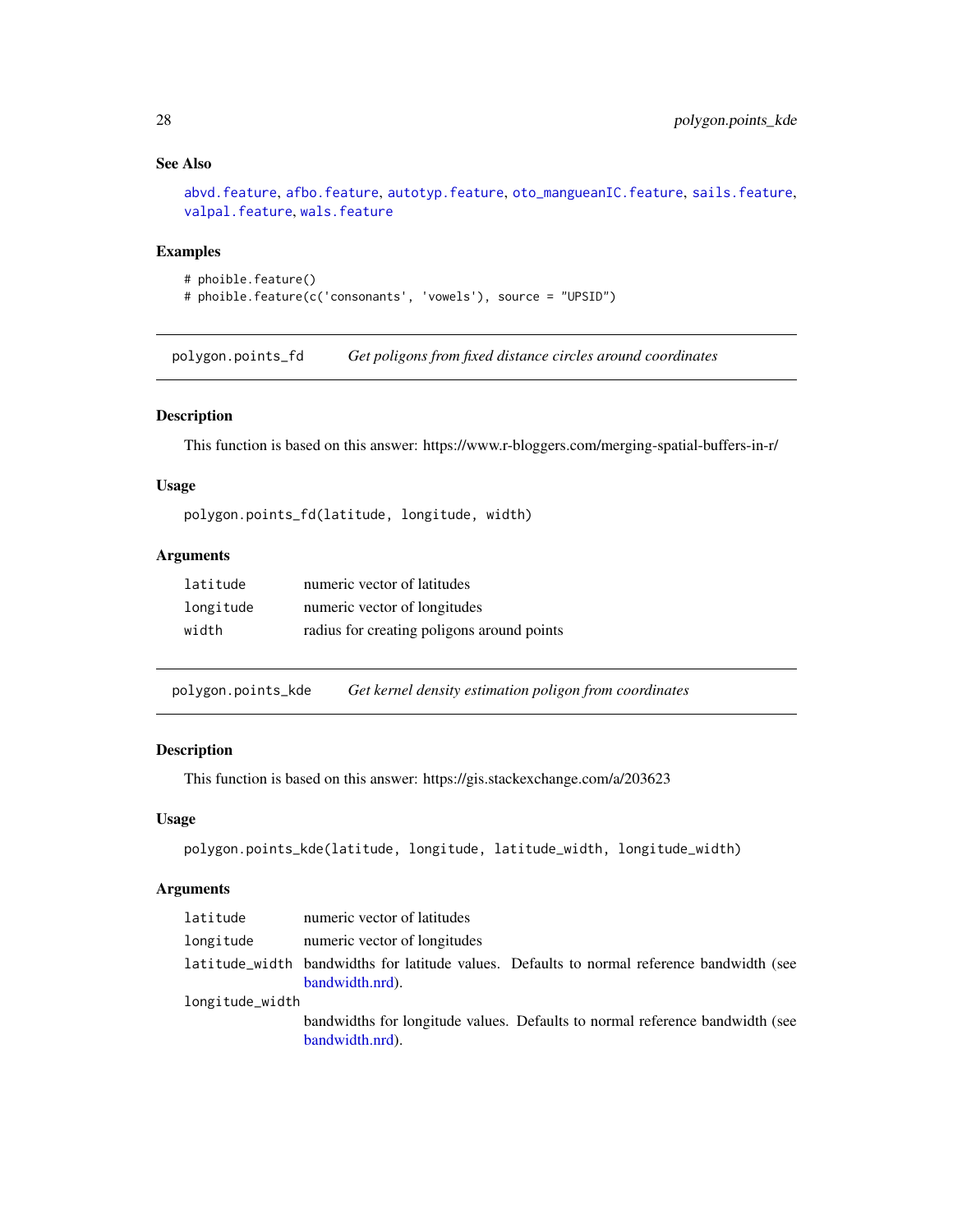<span id="page-28-0"></span>providers *Providers*

#### Description

List of all providers with their variations taken from leaflet package

#### Usage

providers

#### Format

A list of characters

#### Source

[https://github.com/leaflet-extras/leaflet-providers/blob/master/leaflet-provide](https://github.com/leaflet-extras/leaflet-providers/blob/master/leaflet-providers.js)rs. [js](https://github.com/leaflet-extras/leaflet-providers/blob/master/leaflet-providers.js)

<span id="page-28-1"></span>sails.feature *Download SAILS data*

#### Description

This function downloads data from SAILS (http://sails.clld.org/) and changes language names to the names from lingtypology database. You need the internet connection.

#### Usage

sails.feature(features, na.rm = TRUE, glottolog.source = "modified")

#### Arguments

| features         | A character vector that define with a feature ids from SAILS (e. g. "and1",<br>" $\arg\exp(-1.3)$ ").          |
|------------------|----------------------------------------------------------------------------------------------------------------|
| na.rm            | Logical. If TRUE function removes all languages not available in lingtypology<br>database. By default is TRUE. |
| glottolog.source |                                                                                                                |
|                  | A character vector that define which glottolog database is used: 'original' or<br>'modified' (by default)      |

#### Author(s)

George Moroz <agricolamz@gmail.com>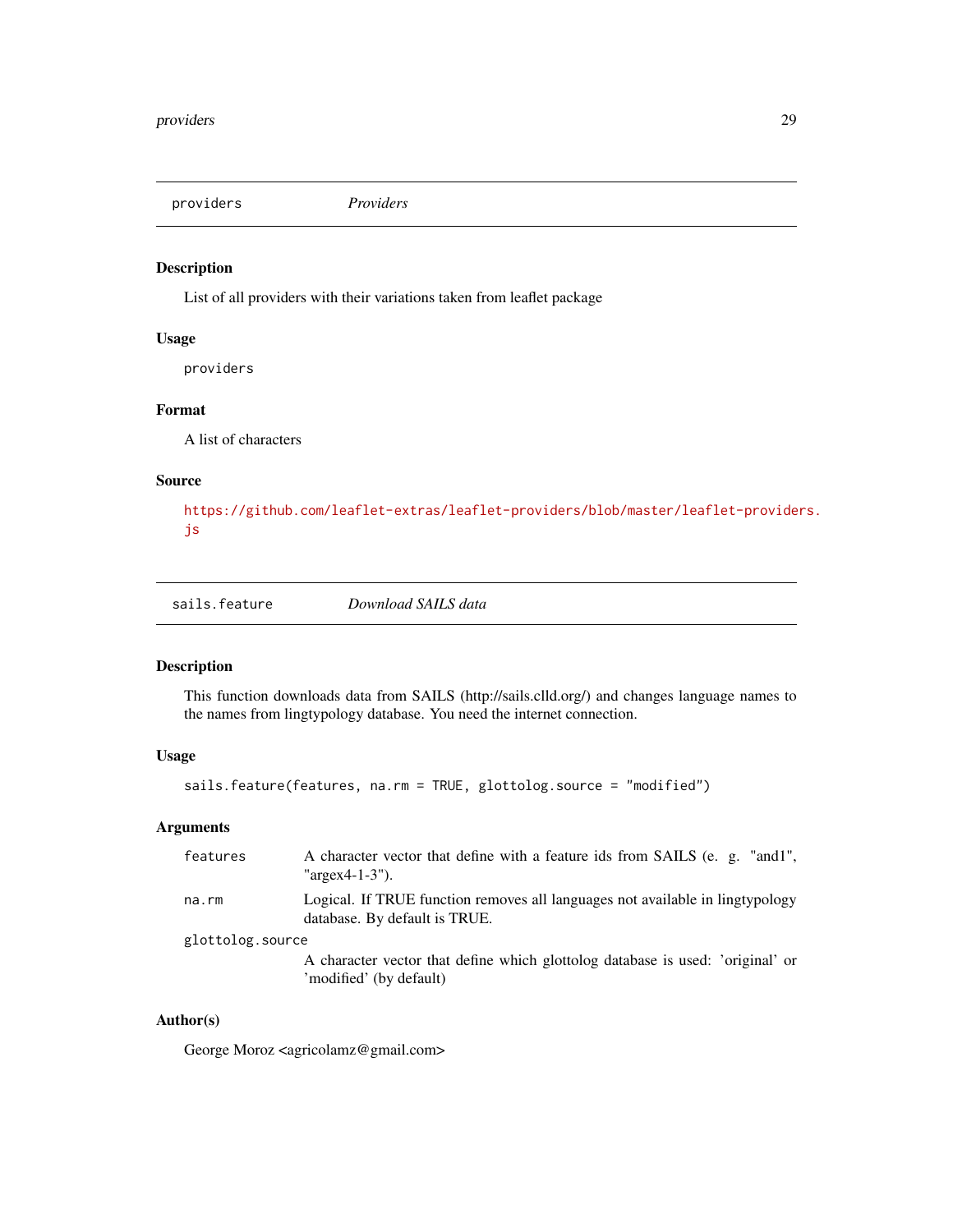#### See Also

[abvd.feature](#page-2-1), [afbo.feature](#page-3-1), [autotyp.feature](#page-6-1), [oto\\_mangueanIC.feature](#page-25-1), [phoible.feature](#page-26-1), [valpal.feature](#page-30-1), [wals.feature](#page-31-1)

#### Examples

```
# sails.feature(c("and1", "and11"))
```
#### url.lang *Make a url-link to glottolog page for a language*

#### Description

Takes any vector of languages and return links to glottolog pages.

#### Usage

```
url.lang(x, popup = "", glottolog.source = "modified")
```
#### Arguments

| X                | A character vector of languages (can be written in lower case)                                            |
|------------------|-----------------------------------------------------------------------------------------------------------|
| popup            | character vector of strings that will appear in pop-up window of the function<br>map.feature              |
| glottolog.source |                                                                                                           |
|                  | A character vector that define which glottolog database is used: 'original' or<br>'modified' (by default) |

#### Author(s)

George Moroz <agricolamz@gmail.com>

#### Examples

```
url.lang('Korean')
url.lang(c('Gangou', 'Hachijo', 'Adyghe', 'Ganai'))
```
<span id="page-29-0"></span>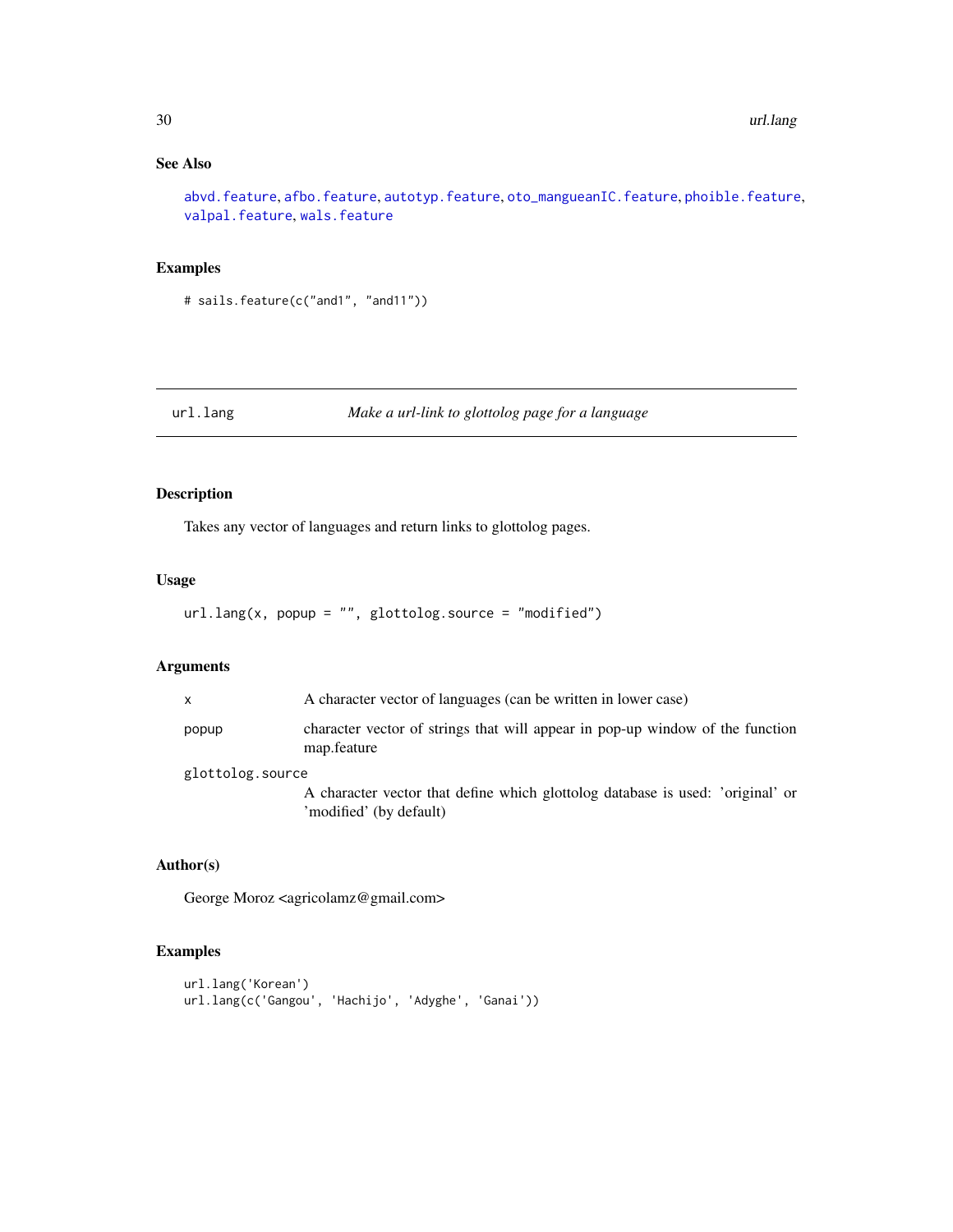<span id="page-30-1"></span><span id="page-30-0"></span>valpal.feature *Download ValPaL data*

#### Description

This function downloads data from ValPal (http://www.valpal.info/) and changes language names to the names from lingtypology database. You need the internet connection.

#### Usage

```
valpal.feature(na.rm = FALSE)
```
#### Arguments

na.rm Logical. If TRUE function removes all languages not available in lingtypology database. By default is FALSE.

#### Author(s)

George Moroz <agricolamz@gmail.com>

#### See Also

[abvd.feature](#page-2-1), [afbo.feature](#page-3-1), [autotyp.feature](#page-6-1), [oto\\_mangueanIC.feature](#page-25-1), [phoible.feature](#page-26-1), [sails.feature](#page-28-1), [wals.feature](#page-31-1)

#### Examples

# valpal.feature()

wals *WALS's Language identifiers*

#### Description

Language identifiers from WALS (<http://wals.info/>). This dataset is created for [wals.feature](#page-31-1) function.

#### Usage

wals

#### Format

An object of class tbl\_df (inherits from tbl, data. frame) with 2679 rows and 2 columns.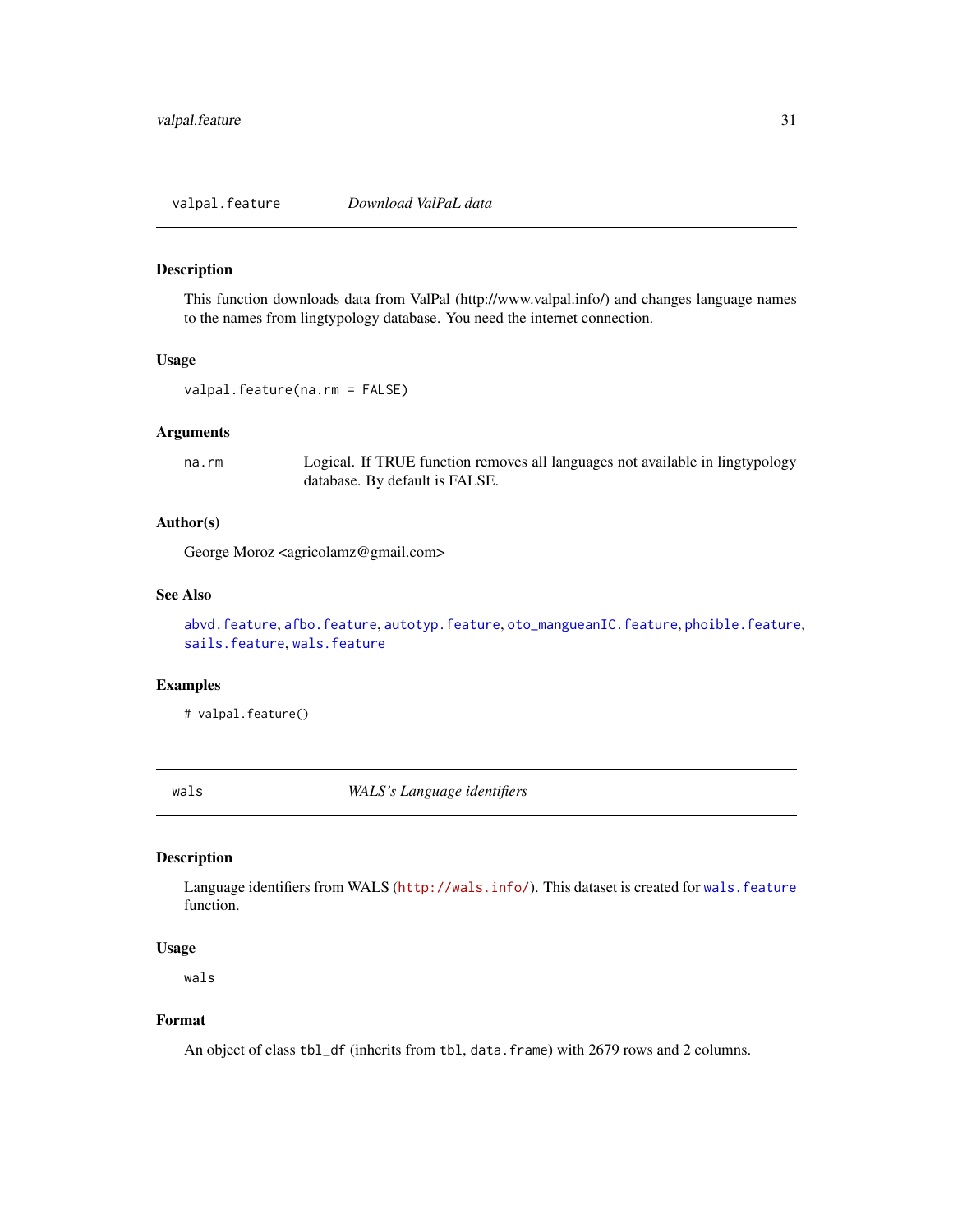32 wals.feature

#### Details

#' @format A data frame with 2950 rows and 2 variables:

wals code WALS language identifier

glottocode Glottocode

<span id="page-31-1"></span>wals.feature *Download WALS data*

#### Description

This function downloads data from WALS (http://wals.info) and changes language names to the names from lingtypology database. You need the internet connection.

#### Usage

```
wals.feature(features, na.rm = TRUE, glottolog.source = "modified")
```
#### Arguments

| features         | A character vector that define with a feature ids from WALS (e. g. "1a", "21b").                               |
|------------------|----------------------------------------------------------------------------------------------------------------|
| na.rm            | Logical. If TRUE function removes all languages not available in lingtypology<br>database. By default is TRUE. |
| glottolog.source |                                                                                                                |
|                  | A character vector that define which glottolog database is used: 'original' or<br>'modified' (by default)      |

#### Author(s)

George Moroz <agricolamz@gmail.com>

#### See Also

[abvd.feature](#page-2-1), [afbo.feature](#page-3-1), [autotyp.feature](#page-6-1), [oto\\_mangueanIC.feature](#page-25-1), [phoible.feature](#page-26-1), [sails.feature](#page-28-1), [valpal.feature](#page-30-1)

#### Examples

# wals.feature(c("1a", "20a"))

<span id="page-31-0"></span>